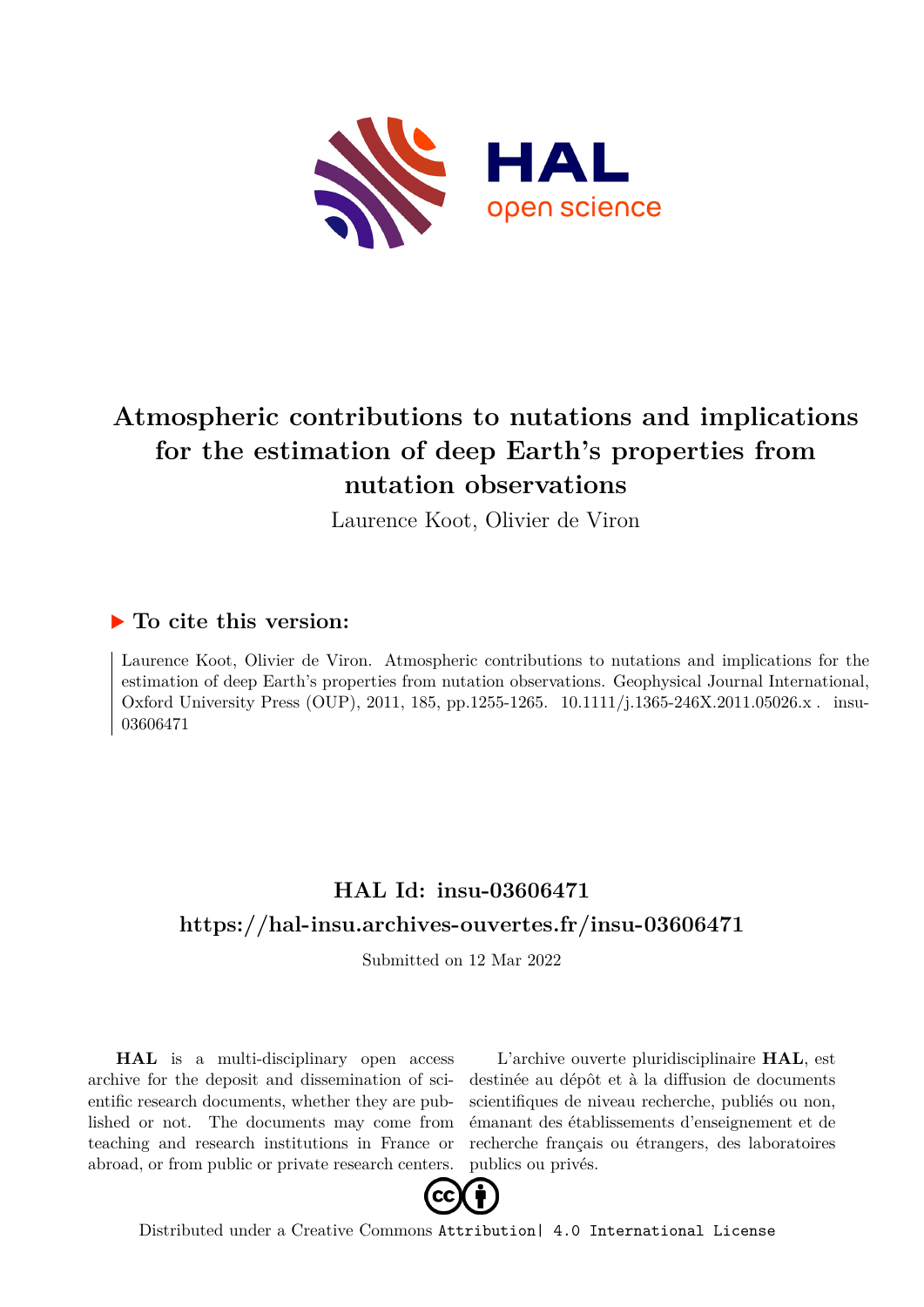## **Atmospheric contributions to nutations and implications for the estimation of deep Earth's properties from nutation observations**

Laurence  $Koot<sup>1</sup>$  and Olivier de Viron<sup>2</sup>

<sup>1</sup>*Department of Physics, University of Alberta, Edmonton, Canada* T6G 2G7*. E-mail: koot@ualberta.ca* <sup>2</sup> Université Paris Diderot and Institut de Physique du Globe de Paris, associés au CNRS, Paris, France

Accepted 2011 March 27. Received 2011 February 22; in original form 2010 September 21

#### **SUMMARY**

We propose a new estimation of the atmospheric contributions to Earth's nutations based on three reanalyses of atmospheric global circulation models (GCM), namely the two reanalyses of the National Center for Environmental Prediction (NCEP) and the ERA-40 reanalysis of the European Center for Medium-Range Weather Forecasts (ECMWF). We estimate the complex amplitudes of the periodic terms in the atmospheric forcing and convolve them with a transfer function for a three-layers Earth with an anelastic mantle and dissipative couplings at the fluid core boundaries. Unlike previous estimations based on operational GCMs, the results we obtain here from the three reanalysis GCMs are in good agreement, which makes them more reliable. From a joint inversion of the three atmospheric models on their common time span (from 1979 to 2002.3), we estimate the atmospheric contributions to nutations to be  $-38.2 \pm$ 0.4 µas in-phase (ip) and  $65.1 \pm 0.4$  µas out-of-phase (op) on the prograde annual term  $(S_1)$ ,  $-64 \pm 5$  µas ip and 29  $\pm 5$  µas op on the retrograde annual term ( $\psi_1$ ), and  $-11.3 \pm 0.3$  µas ip and 41.5  $\pm$  0.3 µas op on the prograde semi-annual term  $(P_1)$ . As the atmospheric contributions to nutation vary in time, we also compute their time-variability on the time span from 1979 to 2010. In particular, we show that the contribution to  $\psi_1$  has a very large time variability but that these variations are well determined by the atmospheric models that we use. Finally, we explore the implications of the atmospheric contribution to  $\psi_1$  on the estimation of Earth's deep interior properties from nutation observations. We show that this contribution is too small to affect significantly the estimation of these properties.

**Key words:** Reference systems; Earth rotation variations; Core, outer core and inner core.

#### **1 INTRODUCTION**

Nutations are variations in the orientation of the Earth's rotation axis with periods larger than two days in a celestial reference frame. The nutations with the largest amplitudes (about 8 arcsec) are driven by the gravitational torque applied on the ellipsoidal Earth by the other celestial bodies. Other nutations are generated by interactions between the solid Earth and the external geophysical fluids, although their amplitudes are smaller by several orders of magnitude.

In an Earth-fixed reference frame, nutations correspond to quasidiurnal retrograde (clockwise) variations so that it is the diurnal cycle in the geophysical fluids dynamics that is responsible for exciting the motion. This diurnal cycle originates from two different mechanisms: the gravitational tides, generated by the luni-solar gravitational torque acting directly on the atmosphere and ocean, and the atmospheric 'thermal' tides, arising from the diurnal cycle in solar heating. The largest contribution of the external geophysical fluids to nutations (about 1 mas) comes from the ocean gravitational tides (Chao *et al.* 1996). A smaller but significant part (about 0.1 mas) comes from the atmosphere, mainly from the thermal tides, as Bizouard & Lambert (2002) showed that the effect of the atmospheric gravitational tides were negligible. Whereas the atmospheric contributions to nutations are relatively small, they are much larger than the current precision of the observations, which is between 5 and 40 µas (Herring *et al.* 2002), and thus need to be included in nutation models.

The atmospheric effects on nutations are both direct and indirect. Directly, the atmosphere interacts with the solid Earth through nonhomogeneous pressure field acting on the topography, gravitational attraction between atmospheric and solid Earth masses and wind friction on the surface. Indirectly, the atmosphere pressure and wind fields act over the ocean, changing the water pressure acting on its bottom topography, which in turn interacts with the solid Earth. As suggested by de Viron *et al.* (2004) and Brzeziński *et al.* (2004), the contribution of the indirect atmospheric effects, also called the 'nontidal ocean' effects, can be as large (or even larger) than the direct effect. The evaluation of the atmosphere direct contribution requires a precise knowledge of the atmospheric diurnal dynamics. It is thus quite complicated to estimate as this is a part of the spectrum where the atmospheric global circulation models (GCMs) are not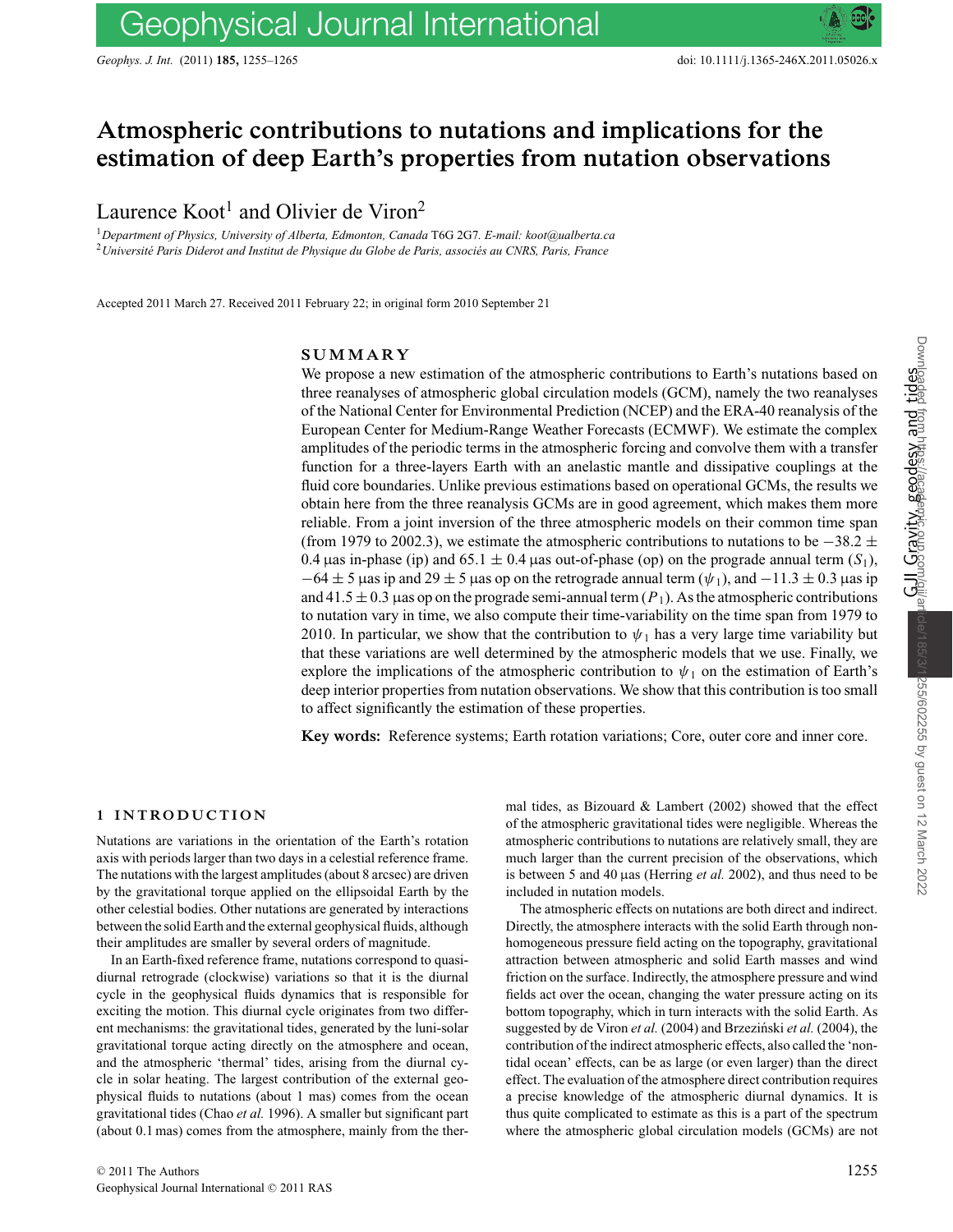the most precise. The atmosphere indirect contribution is even more difficult to estimate, as it requires both a precise knowledge of the atmospheric forcing and a good knowledge of the ocean response. In this paper, we focus on the direct atmospheric effects.

The contributions of the atmosphere (both direct and indirect) to Earth's rotation, and in particular to nutations, can be estimated using two different approaches, both deriving from the angular momentum budget equation (see Munk & MacDonald 1960; Wahr 1982). In the 'angular momentum approach', the atmosphere/solid Earth is considered to be a closed system so that its total angular momentum is conserved and the change in the Earth's rotation can be estimated directly from the change of atmospheric angular momentum (AAM). In the 'torque approach', the fluid layer is considered to be external to the system, and Earth's rotation changes are estimated as the rotation response of the solid Earth to the torque exerted on it by the atmosphere. Theoretically, both approaches are equally valid. However, in practice, several studies have shown that, due to the lack of precision of the GCMs in the diurnal frequency band, the torque approach was not able to give results with the required precision (de Viron et al. 2001; de Viron & Dehant 2003; Marcus *et al.* 2004; de Viron *et al.* 2005). Consequently, we focus here on the angular momentum approach.

A first estimation of the direct atmospheric effects on nutations, based on the angular momentum approach, was given by Bizouard *et al.* (1998), from the National Center for Environmental Prediction (NCEP) reanalysis atmospheric model (Kalnay *et al.* 1996). Using the same atmospheric model along with an oceanic model [the CLIO model from Goosse *et al.* (1999)], de Viron *et al.* (2004) estimated the total atmospheric and non-tidal oceanic effects on nutations, and found results very close to what was expected from nutation observations. Another estimation of the combined atmospheric and non-tidal oceanic effects was performed by Brzeziński *et al.* (2004), using another oceanic model and a different approach, and they found that the agreement with nutation observations was not better than for atmospheric contributions alone. On the other hand, Yseboodt *et al.* (2002) used different atmospheric GCMs and concluded that the estimation of the atmospheric contributions to nutations differs largely from one model to another. This is consistent with the results of de Viron *et al.* (2005), who showed that, at diurnal timescales, the large scale features of the surface pressure distribution differ strongly from one GCM to the other.

Because of these strong differences from one GCM to the other, estimations of atmospheric contributions to nutations are not considered to be reliable and most nutation models do not use them. In particular, in the nutation model of Mathews *et al.* (2002), atmospheric and non-tidal oceanic effects are assumed to affect only the prograde annual nutation term  $(S_1)$  and their contribution to this term is considered as an unknown parameter which is estimated from nutation observations. Whereas the atmosphere and non-tidal ocean are known to affect other frequencies as well (Bizouard *et al.* 1998), the contributions to these other terms are not taken into account. This can be problematic for the estimation of Earth's interior properties from nutation observations. Indeed, as Mathews *et al.* (2002) nutation model depends on parameters describing physical properties of the Earth's interior, this model has been used to estimate these properties from nutation observations (Mathews *et al.* 2002; Koot *et al.* 2008; Koot *et al.* 2010). However, if the atmospheric/non-tidal oceanic contributions are not properly taken into account, they are absorbed by the Earth's interior parameters, leading potentially to erroneous values of the Earth's interior physical properties. A precise knowledge of the atmospheric/oceanic contributions is thus necessary to isolate the contribution of the

Earth's interior, allowing to further interpret the nutation data in terms of internal geophysics.

In this paper, we want to readdress the problem of estimating atmospheric contributions to nutations from GCMs. Our first purpose concerns the problem of the large discrepancies from one GCM to the other observed by Yseboodt *et al.* (2002). We explore the possibility that these inconsistencies come from the use of operational GCMs which are not reliable for use over a long time period. Indeed, these operational models show, over the time period used, a lot of changes in the models (they always use the best available models at the time of the run) and in the data assimilation method, as well as long gaps without any data. However, to overcome these inconsistencies, the atmospheric analysis centers also compute 'reanalysis' models by using one single model (as recent and complete as possible) that assimilates all the meteorological observations available on a given time span. These reanalysis time-series are thus much more consistent for long term studies. In this paper, we estimate the atmospheric effects on nutations from three different reanalysis data sets independently and show that they are in much better agreement than the estimations obtained by Yseboodt *et al.* (2002), and even in very good agreement for some of the periodic terms. This result makes the estimated atmospheric contribution to nutations more trustworthy than previously.

The second purpose of our paper is to include in the nutation model of Mathews *et al.* (2002) our estimation of the atmospheric contributions and to re-estimate the Earth's interior parameters of the model. Whereas the atmospheric contribution to  $S_1$  and to the semi-annual prograde nutation are not expected to affect the estimation of the Earth's interior parameters, the contribution to the annual retrograde term  $(\psi_1)$  can have an important effect. This is because  $\psi_1$  has a frequency very close to that of the Free Core Nutation (FCN) normal mode. The amplitude of the  $\psi_1$  term has thus an important role in the estimation of the complex frequency of the mode, and hence of the physical properties of the deep Earth. We perform an estimation of the Earth's interior parameters, taking into account the atmospheric contribution to  $\psi_1$ , and determine to what extend these parameters are affected and the implications for our knowledge of the deep Earth.

#### **2 DATA USED**

We use the data from three different GCM reanalyses: the reanalyses I and II of the NCEP (Kalnay *et al.* 1996; Kanamitsu *et al.* 2002), and the ERA-40 reanalysis from the ECMWF (Uppala *et al.* 2005). The NCEP I and II reanalyses are available on the intervals 1948–2010 and 1979–2007, respectively, and ERA-40 on the interval 1979–2002. The AAM time-series, with a 6 hrs sampling, were provided through the IERS Special Bureau for the Atmosphere (SBA) (Salstein *et al.* 1993; Zhou *et al.* 2006) and are available at http://www.aer.com/scienceResearch/diag/sb.html.

The AAM is classically divided into two parts. The first part, referred to as the mass or pressure term, accounts for the rotation of the atmosphere with the Earth; we denote it  $\tilde{H}^p \equiv H_x^p + i H_y^p$  for the complex combination of the equatorial components. The second part, referred to as the motion or wind term, is the relative angular momentum of the atmosphere with respect to the rotating Earth; we denote it  $\tilde{H}^w \equiv H^w_x + i H^w_y$ . Both can be computed directly from the GCM reanalyses outputs (Barnes *et al.* 1983; Zhou *et al.* 2006). Two versions of the AAM pressure term are available, representing two types of oceanic response to the atmospheric pressure variations on its surface: the so-called Inverted Barometer (IB) ocean (see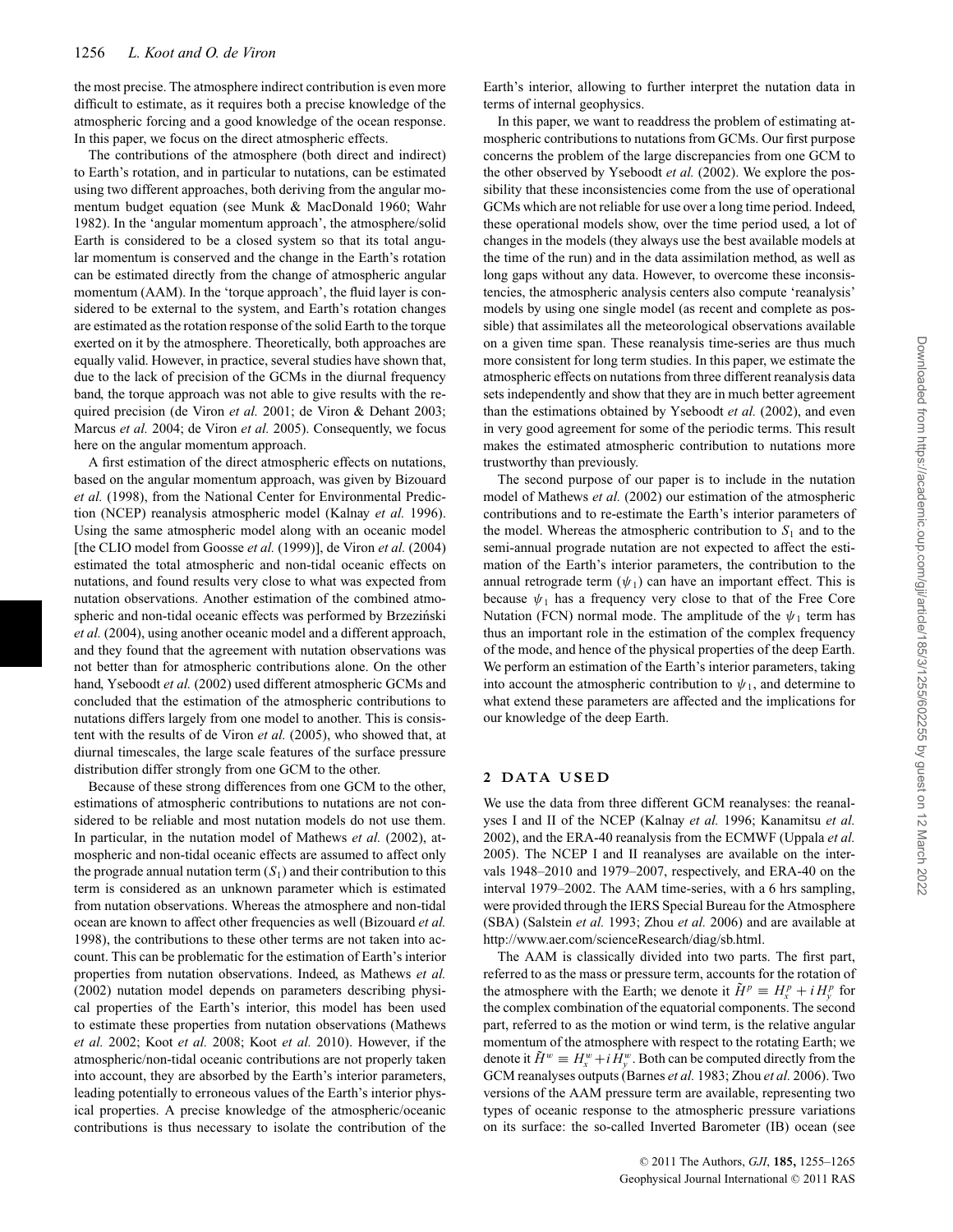e.g. Munk & MacDonald 1960) and the rigid ocean. Since the IB hypothesis is not verified at diurnal time scales (e.g. Ponte *et al.* 1991), we use the rigid-ocean pressure term. Note also that Bizouard *et al.* (1998) found considerably better agreement with the nutation data when using the rigid-ocean pressure term.

Rather than the AAM itself, the quantities that are made available by the IERS SBA are the 'effective atmospheric angular momentum functions' (EAMF) denoted by  $\tilde{\chi} \equiv \chi_x + i\chi_y$  and related to the AAM by (Barnes *et al.* 1983)

$$
\tilde{\chi}^p = \frac{1}{\Omega_0 (C - A)} (1 + k_2') \frac{k_0}{k_0 - k_2} \tilde{H}^p
$$
 (1a)

$$
\tilde{\chi}^w = \frac{1}{\Omega_0 (C - A)} \frac{k_0}{k_0 - k_2} \tilde{H}^w,
$$
\n(1b)

where  $\Omega_0$  is the Earth's mean angular rotation rate, *A* and *C* are respectively the equatorial and axial principal moments of inertia of the Earth (excluding the atmosphere),  $k_2$  and  $k'_2$  are respectively the tidal and load Love numbers, and  $k_0 = 3(C - A)G/(\Omega_0^2 a^5)$ , with *G* the gravitational constant and *a* the Earth's mean radius. The numerical values of the Love numbers used by the IERS SBA are such that  $(1 + k'_2)k_0/(k_0 - k_2) = 1.098$  and  $k_0/(k_0 - k_2) =$ 1.5913 (Zhou *et al.* 2006). Note that the EAMF defined by eq. (1) are dimensionless quantities.

The EAMF time-series are computed in an Earth-fixed reference frame. They can be expressed in the celestial frame using the following transformation (Brzeziński 1994)

$$
\tilde{\chi}'(t) = -\tilde{\chi}(t) e^{i[\Omega_0(t-t_0) + \Phi_0]},\tag{2}
$$

where the reference time  $t_0$  is J2000, that is, 12 hr UT1 on 2000 January 1 and the minus sign comes from the definitions of polar motion and nutations (see Brzeziński & Capitaine 1993). The resulting  $\tilde{\chi}'(t)$  is referred to as the 'celestial EAMF' (CEAMF). The numerical values of  $\Omega_0$  and  $\Phi_0$  are given in the IERS Convention 2003 and are:  $\Omega_0 = (2\pi r)$  radians per solar day, where  $r =$ 1.00273781191135448 is the ratio of universal to sidereal time, and  $\Phi_0 = 2\pi \times 0.7790572732640$  radians. Note that, prior to applying the transformation (2), we remove the mean from the EAMF time-series.

As our study focuses on nutations, we are interested in the retrograde quasi-diurnal variations in the EAMF which, by the transformation (2), are mapped into long period variations in the CEAMF. Seasonal variations in the EAMF, which are responsible for variations in the polar motion, are mapped into high frequency (quasidiurnal) variations. Following Bizouard *et al.* (1998), we remove these high-frequency oscillations by applying a gaussian filter with a full width at half maximum of 0.025 yr. The CEAMF are also resampled with a time interval of 0.0125 yr.

#### **3 ESTIMATION OF THE MAIN PERIODIC TERMS IN THE ATMOSPHERIC FORCING**

The dominant atmospheric thermal tide has a period of one solar day in the terrestrial reference frame and is labelled  $S_1$  because it is 'fixed to the Sun'. As the daily sunshine period varies over the year, the amplitude of the  $S_1$  tide is not constant in time: it undergoes seasonal (mainly annual and semi-annual) modulations. When observed from the celestial frame, the  $S_1$  tide gives rise to a prograde annual term (also called  $S_1$ ), its annual modulation to a prograde semi-annual term  $(P_1)$  as well as a constant term corresponding

| <b>Table 1.</b> Multipliers of the fundamental arguments, periods and phases of |
|---------------------------------------------------------------------------------|
| the nutation terms. The reference epoch for the phase is J2000.                 |

| Term           |          | <b>Fundamental Arguments</b> |   |          |               | Period       | Phase      |
|----------------|----------|------------------------------|---|----------|---------------|--------------|------------|
|                |          |                              | F | D        | Ω             | (solar days) |            |
| S <sub>1</sub> | 0        |                              | 0 | $\theta$ | $\theta$      | 365.260      | 357.529    |
| $P_1$          | 0        | $\theta$                     |   | $-2$     | 2             | 182.621      | $-159.067$ |
| $\pi_1$        | 0        |                              |   | $-2$     | $\mathcal{D}$ | 121.749      | 198.462    |
| $\psi_1$       | $\theta$ | $-1$                         | 0 | 0        | 0             | $-365.26$    | $-357.529$ |

to a constant offset of the pole, and the semi-annual modulation generates a prograde ter-annual term  $(\pi_1)$  and a retrograde annual one  $(\psi_1)$  (see Bizouard *et al.* 1998, appendix A). These are thus the frequencies of the nutations that are affected by atmospheric effects. As the mean amplitude of  $S_1$  and its annual modulations are larger than the semi-annual modulations, the dominant terms in the celestial frame are the prograde annual and prograde semi-annual ones. We model the CEAMF as

$$
\tilde{\chi}'(t) = -i \sum_{j=1}^{4} a_j e^{i \left[ v_j \Omega_0 (t - t_0) + \varphi_j \right]} + c,\tag{3}
$$

where  $v_j$  takes the values  $\{f_a, 2f_a, 3f_a, -f_a\}$ , with  $f_a = 1/366.26$ . Note that the frequencies  $v_j$  are non-dimensional as they are expressed in terms of multiples of  $\Omega_0$ . They are numerically equal to the frequency given in cycles per sidereal day (cpsd). The phases  $\{\varphi_j\}_{j=1}^4$  are chosen to be those of the corresponding gravitationally forced nutations. These can be computed from the phases of the so-called 'fundamental arguments' given in the IERS Convention 2003 and are listed in Table 1. With this convention for the phases, the real parts of the amplitudes  $a_i$  are in-phase (ip) with the gravitationally forced nutations and the imaginary parts are out-of-phase (op).

The complex amplitudes  $\{a_j\}_{j=1}^4$  and the constant *c* are the unknown parameters that we estimate from the CEAMF time-series. As the model (3) is linear in these parameters, we estimate them using the classical least-squares (LSQ) method. As the EAMF timeseries are provided without associated errors, we compute the error on our estimated parameters a posteriori from the residuals between the data and the fitted model, using the estimator (e.g. Aster *et al.* 2005)

$$
Cov(\mathbf{m}) = \frac{1}{n-p} \left( \sum_{i=1}^{n} r_i^2 \right) (\mathbf{G}^T \cdot \mathbf{G})^{-1},\tag{4}
$$

where  $Cov(\mathbf{m})$  is the covariance matrix of the estimated parameters **m**, *n* and *p* are the number of data and model parameters, respectively, **G** is the normal matrix, and  $\mathbf{r} = \mathbf{d} - \mathbf{G}\mathbf{m}$  is the residuals vector, with **d** the data vector.

We perform the LSQ estimation of the parameters on the three reanalyses data sets. As the amplitudes  $\{a_j\}_{j=1}^4$  are expected to be variable in time (see Section 5.2), we perform the estimation on the common time span of the three data sets, namely 1979–2002.7. On this time span, we perform both an independent inversion of the data sets and a joint inversion (without any relative weighting of the data sets) with the three data sets together. Using the NCEP reanalysis data set, we also perform an estimation on the full time span (1979–2010) and on the time span used by Bizouard *et al.* (1998) (namely 1979–1997.3). The results are reported in Table 2, along with the values obtained previously by Bizouard *et al.* (1998). (Note that we multiplied their values by  $-1$  to account for the different convention used by these authors for the nutation amplitudes.)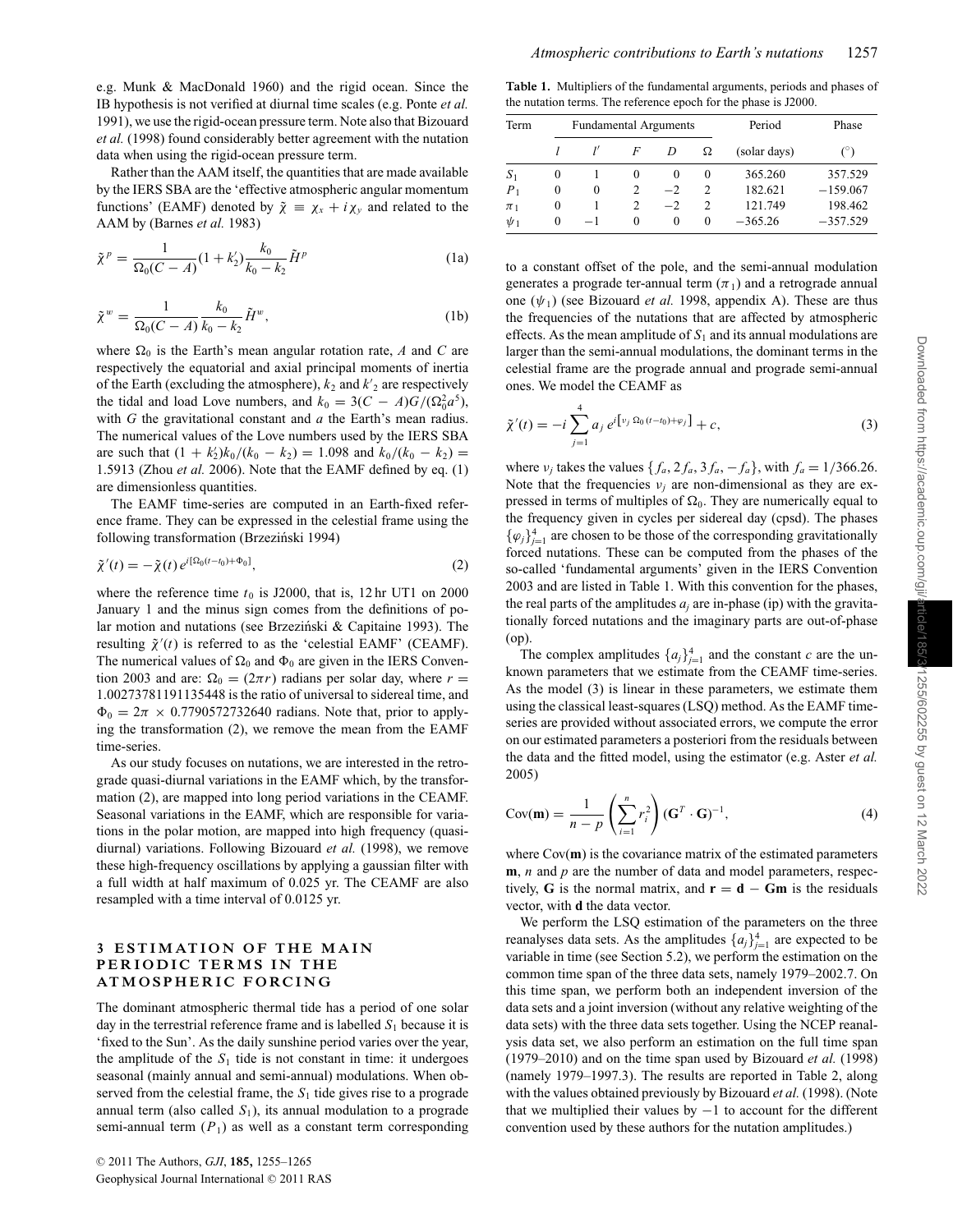#### 1258 *L. Koot and O. de Viron*

**Table 2.** Amplitudes of the main periodic terms in the celestial effective atmospheric angular momentum functions (CEAMF) time-series. For comparison, the results obtained by Bizouard *et al.* (1998) are also shown. The errors correspond to 1σ. Units: mas.

|                    |             |                        |                  | Pressure         | Wind            |                |  |
|--------------------|-------------|------------------------|------------------|------------------|-----------------|----------------|--|
|                    | Time span   | Data set               | ip               | op               | ip              | op             |  |
| $+1 y(S_1)$        | 1979-2010   | NCEP reanalysis        | $0.57 \pm 0.01$  | $-0.91 \pm 0.01$ | $0.2 \pm 0.1$   | $12.3 \pm 0.1$ |  |
|                    | 1979-2002.7 | NCEP reanalysis        | $0.57 \pm 0.02$  | $-0.94\pm0.02$   | $-0.8 \pm 0.1$  | $14.1 \pm 0.1$ |  |
|                    |             | NCEP reanalysis II     | $0.68 \pm 0.02$  | $-1.18 \pm 0.02$ | $-1.7 \pm 0.1$  | $9.0 \pm 0.1$  |  |
|                    |             | ERA40                  | $1.55 \pm 0.02$  | $-0.89 \pm 0.02$ | $1.8 \pm 0.2$   | $11.1 \pm 0.2$ |  |
|                    |             | Joint                  | $0.93 \pm 0.01$  | $-1.00 \pm 0.01$ | $-0.3 \pm 0.1$  | $11.4 \pm 0.1$ |  |
|                    | 1979-1997.3 | NCEP reanalysis        | $0.53 \pm 0.02$  | $-0.90 \pm 0.02$ | $-1.9 \pm 0.1$  | $14.6 \pm 0.1$ |  |
|                    |             | Bizouard et al. (1998) | $-0.23 \pm 0.02$ | $-1.16 \pm 0.02$ | $0.1 \pm 0.1$   | $14.2 \pm 0.1$ |  |
| $+1/2$ y $(P_1)$   | 1979-2010   | NCEP reanalysis        | $0.59 \pm 0.01$  | $-0.13 \pm 0.01$ | $2.9 \pm 0.1$   | $17.8 \pm 0.1$ |  |
|                    | 1979-2002.7 | NCEP reanalysis        | $0.58 \pm 0.02$  | $-0.10 \pm 0.02$ | $2.7 \pm 0.1$   | $18.1 \pm 0.1$ |  |
|                    |             | NCEP reanalysis II     | $0.60 \pm 0.02$  | $-0.09 \pm 0.02$ | $0.1 \pm 0.1$   | $15.3 \pm 0.1$ |  |
|                    |             | ERA40                  | $0.74 \pm 0.02$  | $-0.27 \pm 0.02$ | $3.6 \pm 0.2$   | $16.6 \pm 0.2$ |  |
|                    |             | Joint                  | $0.64 \pm 0.01$  | $-0.15 \pm 0.01$ | $2.2 \pm 0.1$   | $16.7 \pm 0.1$ |  |
|                    | 1979-1997.3 | NCEP reanalysis        | $0.61 \pm 0.02$  | $-0.07 \pm 0.02$ | $2.8\pm0.1$     | $18.3 \pm 0.1$ |  |
|                    |             | Bizouard et al. (1998) | $0.12 \pm 0.02$  | $-0.21 \pm 0.02$ | $2.9 \pm 0.1$   | $18.5 \pm 0.1$ |  |
| $+1/3$ y $(\pi_1)$ | 1979-2010   | NCEP reanalysis        | $0.14 \pm 0.01$  | $-0.19 \pm 0.01$ | $0.5 \pm 0.1$   | $0.1 \pm 0.1$  |  |
|                    | 1979-2002.7 | NCEP reanalysis        | $0.12 \pm 0.02$  | $-0.21 \pm 0.02$ | $0.2 \pm 0.1$   | $-0.1 \pm 0.1$ |  |
|                    |             | NCEP reanalysis II     | $0.08 \pm 0.02$  | $-0.16 \pm 0.02$ | $0.4 \pm 0.1$   | $0.2 \pm 0.1$  |  |
|                    |             | <b>ERA40</b>           | $0.11 \pm 0.02$  | $-0.14 \pm 0.02$ | $0.2 \pm 0.2$   | $0.2 \pm 0.2$  |  |
|                    |             | Joint                  | $0.10 \pm 0.01$  | $-0.17 \pm 0.01$ | $0.3 \pm 0.1$   | $0.1 \pm 0.1$  |  |
|                    | 1979-1997.3 | NCEP reanalysis        | $0.12 \pm 0.02$  | $-0.19 \pm 0.02$ | $0.1 \pm 0.1$   | $-0.1 \pm 0.1$ |  |
|                    |             | Bizouard et al. (1998) | $-0.03 \pm 0.02$ | $-0.23 \pm 0.02$ | $0.4 \pm 0.1$   | $0.0 \pm 0.1$  |  |
| $-1$ y $(\psi_1)$  | 1979-2010   | NCEP reanalysis        | $-0.10 \pm 0.01$ | $0.00 \pm 0.01$  | $-1.1 \pm 0.1$  | $-1.6 \pm 0.1$ |  |
|                    | 1979-2002.7 | NCEP reanalysis        | $-0.08 \pm 0.02$ | $0.01 \pm 0.02$  | $-0.9 \pm 0.1$  | $-1.4 \pm 0.1$ |  |
|                    |             | NCEP reanalysis II     | $-0.11 \pm 0.02$ | $0.07\pm0.02$    | $-0.2 \pm 0.1$  | $-0.9 \pm 0.1$ |  |
|                    |             | <b>ERA40</b>           | $-0.16 \pm 0.02$ | $0.08 \pm 0.02$  | $-0.9 \pm 0.2$  | $-0.8 \pm 0.2$ |  |
|                    |             | Joint                  | $-0.12 \pm 0.01$ | $0.05 \pm 0.01$  | $-0.7 \pm 0.1$  | $-1.0 \pm 0.1$ |  |
|                    | 1979-1997.3 | NCEP reanalysis        | $-0.05 \pm 0.02$ | $0.02 \pm 0.02$  | $-0.9 \pm 0.1$  | $-1.1 \pm 0.1$ |  |
|                    |             | Bizouard et al. (1998) | $-0.06 \pm 0.02$ | $0.06 \pm 0.02$  | $-1.0 \pm 0.1$  | $-1.1 \pm 0.1$ |  |
| Constant term:     |             |                        |                  |                  |                 |                |  |
|                    |             |                        | Real             | Imaginary        | Real            | Imaginary      |  |
|                    | 1979-2010   | NCEP reanalysis        | $0.63 \pm 0.01$  | $0.66 \pm 0.01$  | $-16.0 \pm 0.1$ | $3.1 \pm 0.1$  |  |
|                    | 1979-2002.7 | NCEP reanalysis        | $0.62\pm0.02$    | $0.69 \pm 0.02$  | $-16.1\pm0.1$   | $3.2 \pm 0.1$  |  |
|                    |             | NCEP reanalysis II     | $0.52 \pm 0.02$  | $0.62 \pm 0.02$  | $-14.4 \pm 0.1$ | $-0.6 \pm 0.1$ |  |
|                    |             | <b>ERA40</b>           | $0.65 \pm 0.02$  | $0.86 \pm 0.02$  | $-16.3 \pm 0.2$ | $2.0 \pm 0.2$  |  |
|                    |             | Joint                  | $0.59 \pm 0.01$  | $0.72 \pm 0.01$  | $-15.6 \pm 0.1$ | $1.5 \pm 0.1$  |  |
|                    | 1979-1997.3 | NCEP reanalysis        | $0.61 \pm 0.02$  | $0.71 \pm 0.02$  | $-16.3 \pm 0.1$ | $3.3 \pm 0.1$  |  |
|                    |             | Bizouard et al. (1998) | $0.64 \pm 0.04$  | $-0.76 \pm 0.04$ | $-16.1 \pm 0.3$ | $5.0 \pm 0.3$  |  |

As expected,  $S_1$  and  $P_1$  are the dominant terms. For the NCEP reanalysis on the time span 1979–1997.3, our results are in good agreement with those obtained by Bizouard *et al.* (1998) for the wind term but larger discrepancies are observed for the pressure term. These differences are probably due to a reprocessing of the atmospheric data posterior to their study.

We now compare the estimates obtained independently from the three different data sets on the time span 1979–2002.7. For the pressure contribution, the  $\pi_1$  and  $\psi_1$  terms are in agreement at the  $3\sigma$ level for both the ip and op components. For the wind contribution, the  $\pi_1$  term op and ip and the  $\psi_1$  op are in agreement at the  $3\sigma$ level. The other terms are not in agreement in the sense that their  $3\sigma$  confidence intervals do not overlap. However, this comparison in terms of the overlap of the confidence intervals depends directly on the estimated errors which themselves depend on the errors on the CEAMF data. The latter being unknown, the values obtained for the estimated errors (from eq. 4) are quite uncertain. Moreover, the process of filtering the high frequencies also implies a reduction of the noise on the data sets and the estimated errors are then likely to be underestimated. A more detailed comparison of the estimations obtained from the different atmospheric models is deferred to Section 5.

Finally, for each data set, we compute the root mean square (RMS) of the residuals. For the pressure term, we obtain a RMS of 0.6 mas for both the X and Y components and for all the data sets. For the wind term, for both the X and Y components, the RMS is 4 mas for the NCEP reanalysis data set, 3 mas for NCEP reanalysis II and 8 mas for ERA40. These values express how well the data sets can be fitted by the model (3) and are a measure of the noise on each data set. They indicate that the noise level is larger on the wind term than on the pressure term, which is consistent with the larger errors obtained for the amplitudes of the periodic terms. The larger noise level on the ERA40 wind term suggests that the quality of this data set may be a bit lower than that of the two NCEP reanalyses.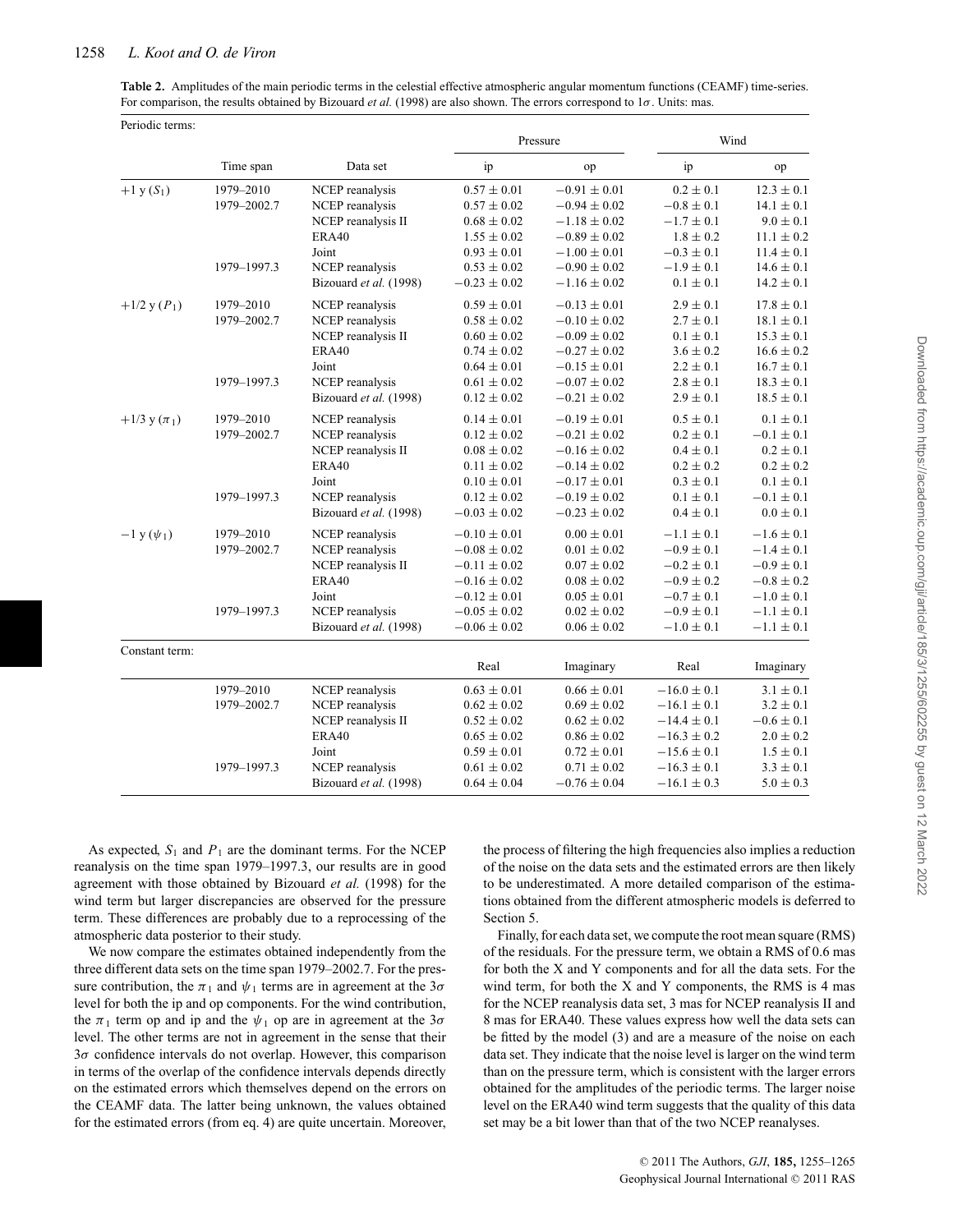We consider the Earth as comprised of three different layers, an anelastic mantle, an inviscid fluid outer core and an elastic inner core, which are coupled by dissipative forces at the boundaries, such as electromagnetic or viscous forces. We derive the nutation response of such an Earth's model to changes in the AAM. We use the formalism of the Liouville equations (Sasao *et al.* 1980; Sasao & Wahr 1981; Mathews *et al.* 1991a, 2002). The couplings at the core-mantle and the inner core boundaries are included as in Mathews *et al.* (2002) by means of two complex coupling constants  $K<sub>CMB</sub>$  and  $K<sub>ICB</sub>$  of which the norm characterizes the strength of the coupling and the imaginary part the amount of dissipation. The deformation of the Earth and cores enter the model through the 12 'compliances'  $\kappa$ ,  $\gamma$ ,  $\theta$ ,  $\xi$ ,  $\beta$ ,  $\alpha$ ,  $\zeta$ ,  $\delta$ ,  $\nu$ ,  $\chi$ ,  $\eta$  and  $\lambda$  defined by (Sasao *et al.* 1980; Sasao & Wahr 1981; Mathews *et al.* 1991a)

$$
\tilde{c}_3 \equiv c_{31} + ic_{32} = A \left[ \kappa \tilde{m} + \xi \tilde{m}_f + \zeta \tilde{m}_s + \chi \tilde{\phi}_L \right]
$$
(5a)

$$
\tilde{c}_3^f \equiv c_{31}^f + i c_{32}^f = A_f \left[ \gamma \tilde{m} + \beta \tilde{m}_f + \delta \tilde{m}_s + \eta \tilde{\phi}_L \right]
$$
(5b)

$$
\tilde{c}_3^s \equiv c_{31}^s + i c_{32}^s = A_s \left[ \theta \tilde{m} + \alpha \tilde{m}_f + \nu \tilde{m}_s + \lambda \tilde{\phi}_L \right],\tag{5c}
$$

where  $\mathbf{c}, \mathbf{c}^f$  and  $\mathbf{c}^s$  are increments to the inertia tensor of the Earth, fluid core and inner core, respectively,  $\tilde{m}$ ,  $\tilde{m}$  and  $\tilde{m}$ <sub>s</sub> are incremental centrifugal potentials of the Earth, fluid core and inner core, respectively, and  $\tilde{\phi}_L$  is the loading potential of the atmosphere. The numerical values of the compliances, computed from the PREM Earth's model (Dziewonski & Anderson 1981), are reported in Table 3. For the compliances  $\kappa$ ,  $\gamma$ ,  $\theta$ ,  $\xi$ ,  $\beta$ ,  $\alpha$ ,  $\zeta$ ,  $\delta$ ,  $\nu$ , the values for an elastic mantle were computed by Mathews *et al.* (1991b) and the small contributions due to mantle anelasticity were computed by Koot *et al.* (2010). We computed the compliances  $\chi$ ,  $\eta$  and λ with the procedure explained in Sasao *et al.* (1980) and Sasao & Wahr (1981). The anelastic contributions are computed in the way described by Mathews *et al.* (2002).

The AAM is decomposed into a sum of periodic terms as

$$
\tilde{H}^{(p,w)}(t) = \sum_{j} \hat{H}^{(p,w)}(\sigma_j) e^{i\sigma_j \Omega_0 t},\tag{6}
$$

where  $\Omega_0 \sigma_i$  is the angular frequency in the terrestrial reference frame. As the equations are linear in the dynamical variables, they can be solved term by term for a given frequency of the forcing.

Adding the AAM to the expression of the total angular momentum of the Earth in Mathews *et al.* (1991a), the nutation  $\hat{\eta}(\sigma)$  due to the atmosphere is given by

$$
\hat{\eta}(\sigma) = \mathrm{TF}^p(\sigma) \frac{\hat{H}^p(\sigma)}{\Omega_0(C - A)} + \mathrm{TF}^w(\sigma) \frac{\hat{H}^w(\sigma)}{\Omega_0(C - A)},\tag{7}
$$

where  $TF^p(\sigma)$  and  $TF^w(\sigma)$  are called 'transfer functions' and describes the Earth's nutation response to the atmospheric (or oceanic) forcing. They are given by

$$
TF^{p}(\sigma) = \frac{e}{\tau} \frac{\left[\mathbf{M}^{-1}(\sigma) \cdot \mathbf{y}_{p}(\sigma)\right]_{1}}{1 + \sigma}
$$
(8a)

$$
TF^{w}(\sigma) = -e \frac{\left[\mathbf{M}^{-1}(\sigma) \cdot \mathbf{y}_{w}(\sigma)\right]_{1}}{1+\sigma}, \tag{8b}
$$

where  $\tau = \Omega_0^2 a^5 / (3GA)$ , *e* is the 'dynamical ellipticity' of the Earth, defined as  $(C - A)/A$ , the 4 × 4 matrix **M** depends on Earth's interior parameters (the compliances, the equatorial principal moments of inertia of the Earth, fluid core and inner core, *A*, *Af* and *As*, respectively, and the dynamical ellipticities of these regions, namely

**Table 3.** Numerical values of Earth's interior parameters used to compute the transfer functions.

| Symbol                            | Value                                                             | Reference              |
|-----------------------------------|-------------------------------------------------------------------|------------------------|
| Principal moments of inertia:     |                                                                   |                        |
| A                                 | $8.0115 \times 10^{37}$ kg m <sup>2</sup>                         | Mathews et al. (1991b) |
| $A_f$                             | $9.0583 \times 10^{36}$ kg m <sup>2</sup>                         | Mathews et al. (1991b) |
| $A_{\rm s}$                       | $5.8531 \times 10^{34}$ kg m <sup>2</sup>                         | Mathews et al. (1991b) |
| Dynamical ellipticities:          |                                                                   |                        |
| $\boldsymbol{e}$                  | $3.2845482 \times 10^{-3}$                                        | Koot et al. (2010)     |
| $e_f + \text{Re}(K_{\text{CMB}})$ | $2.6753 \times 10^{-3}$                                           | Koot et al. (2010)     |
| $e_{s}$                           | $2.422 \times 10^{-3}$                                            | Mathews et al. (1991b) |
| Coupling constants:               |                                                                   |                        |
| $Im(K_{CMB})$                     | $-1.78 \times 10^{-5}$                                            | Koot et al. (2010)     |
| $K_{\text{ICB}}$                  | $(1.01-i \; 1.09) \times 10^{-3}$                                 | Koot et al. (2010)     |
| Elastic compliances:              |                                                                   |                        |
| $\kappa^{el}$                     | $1.039 \times 10^{-3}$                                            | Mathews et al. (1991b) |
| $\gamma^{el}$                     | $1.965 \times 10^{-3}$                                            | Mathews et al. (1991b) |
| $\theta^{el}$                     | $6.794 \times 10^{-6}$                                            | Mathews et al. (1991b) |
| $\xi^{el}$                        | $2.222 \times 10^{-4}$                                            | Mathews et al. (1991b) |
| $\beta^{el}$                      | $6.160 \times 10^{-4}$                                            | Mathews et al. (1991b) |
| $\alpha^{el}$                     | $-7.536 \times 10^{-5}$                                           | Mathews et al. (1991b) |
| $\zeta^{el}$                      | $4.964 \times 10^{-9}$                                            | Mathews et al. (1991b) |
| $\delta^{el}$                     | $-4.869 \times 10^{-7}$                                           | Mathews et al. (1991b) |
| $v^{el}$                          | $7.984 \times 10^{-5}$                                            | Mathews et al. (1991b) |
| $\chi^{el}$                       | $1.063 \times 10^{-3}$                                            | This paper             |
| $\eta^{el}$                       | $1.941 \times 10^{-3}$                                            | This paper             |
| $\lambda^{el}$                    | $-8.554 \times 10^{-7}$                                           | This paper             |
|                                   | Anelastic contributions to the compliances:                       |                        |
| $\Delta \kappa^{AE}$              | $(13 + i 5) \times 10^{-6}$                                       | Koot et al. (2010)     |
| $\Delta \gamma^{AE}$              | $(22 + i 9) \times 10^{-6}$                                       | Koot et al. (2010)     |
| $\Delta \theta^{AE}$              | $(3.7 + i 1.5) \times 10^{-8}$                                    | Koot et al. (2010)     |
| $\Delta\xi^{AE}$                  | $(2.5 + i 1.0) \times 10^{-6}$                                    | Koot et al. (2010)     |
| $\Delta \beta^{AE}$               | $(7.4 + i 3.0) \times 10^{-6}$                                    | Koot et al. (2010)     |
| $\Delta \alpha^{AE}$              | $(1 + i 0.4) \times 10^{-8}$                                      | Koot et al. (2010)     |
| $\Delta\zeta^{AE}$                | $(25.1 + i 1.2) \times 10^{-11}$                                  | Koot et al. (2010)     |
| $\Delta\delta^{AE}$               | 0                                                                 | Koot et al. (2010)     |
| $\Delta v^{AE}$                   | $\mathbf{0}$                                                      | Koot et al. (2010)     |
| $\Delta \chi^{AE}$                | $(10 + i 4) \times 10^{-6}$                                       | This paper             |
| $\Delta\eta^{AE}$                 | $(11 + i 5) \times 10^{-6}$                                       | This paper             |
| $\Delta \lambda^{AE}$             | $(2.56 + i 1.04) \times 10^{-8}$                                  | This paper             |
| Parameter $\tau$ :                |                                                                   |                        |
| τ                                 | $3.480 \times 10^{-3}$                                            | This paper             |
|                                   | Parameters $\alpha_i$ (defined by Mathews <i>et al.</i> (1991a)): |                        |
| $\alpha_1$                        | 0.9463                                                            | Mathews et al. (1991b) |
| $\alpha_2$                        | 0.8294                                                            | Mathews et al. (1991b) |
| $\alpha_3$                        | 0.0537                                                            | Mathews et al. (1991b) |

*e*, *ef* and *es*) and on the frequency of the forcing. The exact expression of **M** can be found in Mathews *et al.* (1991a, 2002). The four-components vectors  $\mathbf{y}_p$  and  $\mathbf{y}_w$  are given by:  $\mathbf{y}_p(\sigma) = [(1 + \sigma)]$  $(\tau - \chi)$ ,  $-\sigma \eta$ ,  $-\sigma \lambda$ ,  $0$ ]<sup>T</sup> and  $\mathbf{y}_w(\sigma) = [-(1 + \sigma), 0, 0, 0]$ <sup>T</sup>.

Note that the amplitudes of the periodic terms  $\hat{H}^p(\sigma)$  and  $\hat{H}^w(\sigma)$ that enter eq. (7) refer to the terrestrial reference frame while the amplitudes that we have estimated in Section 3 refer to the celestial frame. These amplitudes in the terrestrial and celestial reference frames are opposed in sign (see eq. 2). The amplitudes listed in Table 2 thus have to be multiplied by  $-1$  to use the transfer functions defined by eq. (8).

Eqs (7) and (8) are generalizations for a three-layers Earth of the expression given by Sasao & Wahr (1981). As was done by these authors, the transfer functions can also be written in the form of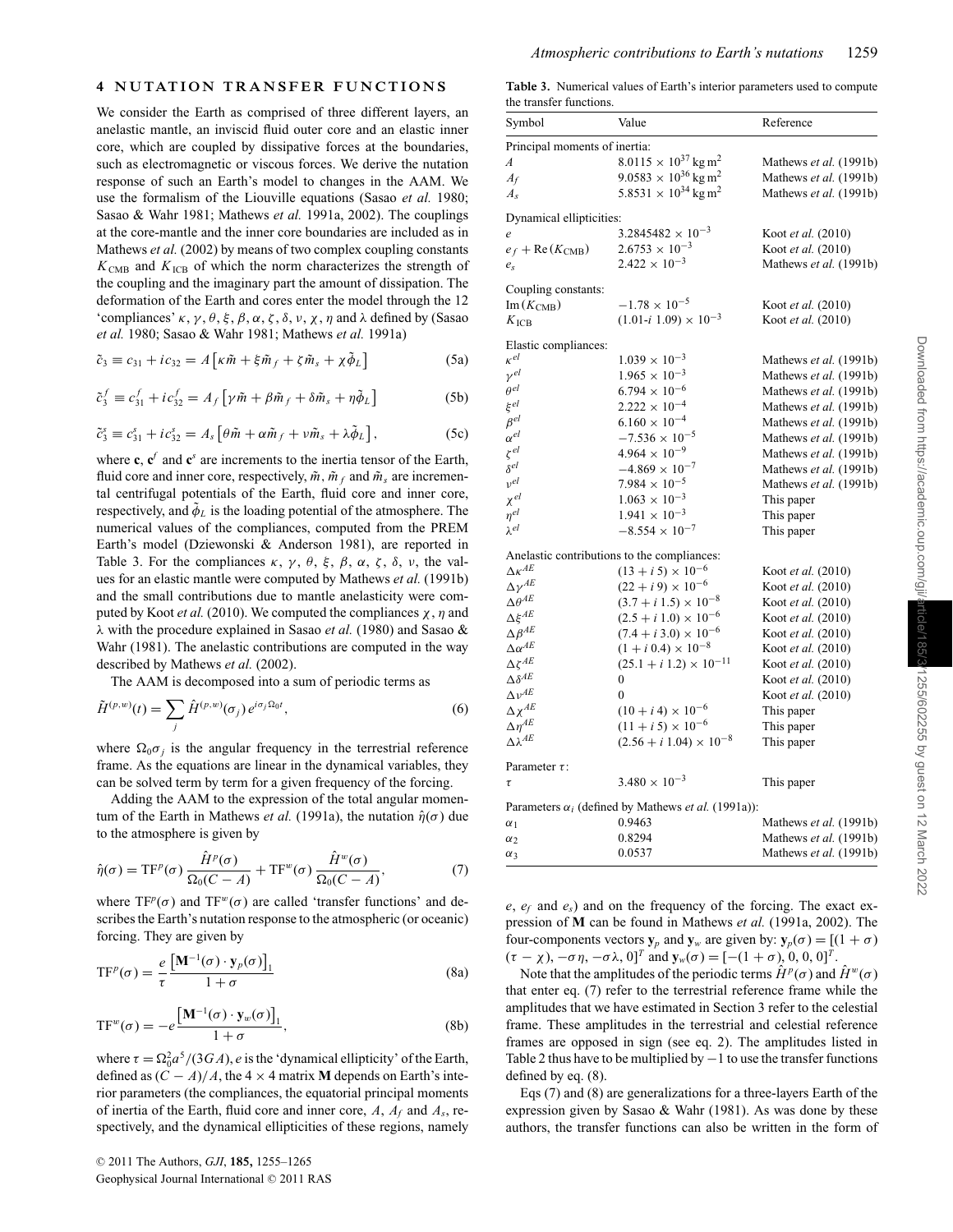Table 4. Numerical values of the rotational normal modes frequencies and strengths. The frequencies are given in cycles per sidereal day (cpsd) in the terrestrial frame. Periods are in solar days and refer to the terrestrial frame for the CW and ICW modes and to the celestial frame for the FCN and FICN modes.

|             | $\sigma$ (cpsd) |               |               | $N^p$  |             | $N^w$                    |             |                |
|-------------|-----------------|---------------|---------------|--------|-------------|--------------------------|-------------|----------------|
| Mode        | Real            | lmag          | Period (days) |        | Real        | lmag                     | Real        | lmag           |
| <b>CW</b>   | 0.00251794      | $-0.00000564$ | 396.06        | 223    | 0.002561471 | $-0.000004259$           | 0.003702480 | $-0.000000004$ |
| <b>FCN</b>  | $-1.00232436$   | 0.00002539    | $-429.05$     | 19736  | 0.000235658 | 0.000000612              | 0.000000973 | $-0.000000009$ |
| <b>FICN</b> | $-0.99892016$   | 0.00109455    | 923.53        | 456    | 0.000000375 | 0.000000017              | 0.000000001 |                |
| <b>ICW</b>  | 0.00041323      | 0.00000045    | 2413.34       | $-458$ | 0.000000038 | $\overline{\phantom{a}}$ | 0.000000055 |                |

resonance formulas, namely

$$
\text{TF}^{p,w}(\sigma) = \sum_{i=1}^{4} \frac{N_i^{p,w}}{\sigma - \sigma_i},\tag{9}
$$

where  $\sigma_i$  are the frequencies of the four rotational normal modes of a three layers Earth: the Chandler wobble (CW), the FCN, the FICN and the Inner Core Wobble (ICW). The coefficients  $N_i^{p,w}$  characterize the strengths of the associated resonances. Using the numerical values of the Earth's interior parameters listed in Table 3, we have computed the numerical values of the resonance frequencies  $\sigma_i$  and associated strength  $N_i^{p,w}$ . The values are listed in Table 4.

Note that eq. (7) depends directly on the AAM themselves rather than on the EAMF given by the analysis centres. The AAM is obtained from the EAMF by eq. (1), using the numerical values given under this equation.

#### **5 ATMOSPHERIC CONTRIBUTIONS TO NUTATION**

#### **5.1 Mean contributions**

As expressed by eq. (9), the transfer functions show resonances associated with the presence of the rotational normal modes. Due to these resonances, the effect of the AAM will be amplified or diminished, depending on the frequency. In the nutation frequency band, the main resonance is the FCN, a free mode that corresponds to a rigid rotation of the outer core around an axis slightly different than that of the mantle. As was also shown by Dehant *et al.* (2005), the resonance to the FICN mode is much smaller. The values of  $N^p$ and  $N^w$  in Table 4 show that the FCN mode is much more excited (about 200 times) by the pressure term than by the wind term. This is because the pressure term is associated with a loading deformation of the CMB, which can excite a differential rotation of the fluid core relative to the mantle.

Using the estimated amplitudes of the periodic terms in the CEAMF listed in Table 2 and the values of the transfer functions, we compute the atmospheric contributions to nutation for the three data sets as well as for the joint estimation. The results are listed in Table 5 and illustrated on Fig. 1.

Whereas, for all the frequencies, the amplitudes in the atmospheric forcing are larger for the wind term than for the pressure term (see Table 2), the results in Table 5 show that the main contribution to the nutation comes, by far, from the pressure term, due to the resonance effect explained above. Moreover, the  $\psi_1$  term, for which the atmospheric forcing was much smaller than for the  $S_1$  term, has a nutation amplitude of the same order because it is largely amplified due to its proximity to the FCN resonance.

As can be seen from Fig. 1 and Table 5, the results obtained from the three data sets are in good agreement (at the  $3\sigma$  level) for the  $\psi_1$ and  $\pi_1$  terms, both for the ip and op components. For  $S_1$  and  $P_1$ , the  $3\sigma$  confidence intervals do not overlap but, as explained before, the estimated errors are likely to be underestimated. To quantify the importance of the discrepancies between the atmospheric models for  $S_1$  and  $P_1$ , we can compare them with the precision of the corresponding nutation terms obtained from very long baseline interferometry (VLBI) measurements. The VLBI nutation measurements errors are listed in Table 5 and shown on Fig. 1. For  $S_1$ , the largest discrepancy between the data sets is  $33 \mu$ as ip and  $9 \mu$ as op. With a VLBI precision of 7 µas (Herring *et al.* 2002), the estimations can be considered in good agreement for the op component, the ip component shows a larger but still reasonable discrepancy. For *P*1, the largest discrepancy is of the order of 6 µas on the ip-component and 7 µas on the op-component. The VLBI precision for this term is 5 µas (Herring *et al.* 2002). The agreement between the data sets is thus clearly sufficient for nutation studies.

This overall good agreement between the atmospheric models is rather new as the study of Yseboodt *et al.* (2002) shows strong inconsistencies between the results obtained from the different data sets they used. The reason for this is that our study relies only on reanalyses data sets, which are much more reliable for long term studies. We also use longer data sets, which makes the estimation more robust. Note that, due to the time-variability of the atmospheric contributions to nutation (see Section 5.2), a part of the discrepancies observed in Yseboodt *et al.* (2002) also comes from comparing estimations performed on different time spans.

Note finally that our results reported in Table 5 for the NCEP reanalysis on the period 1979–1997.3 are different from those obtained by Bizouard *et al.* (1998). This is partly because of the differences in the CEAMF amplitudes described in Section 3 and partly because of the different transfer functions that we use.

#### **5.2 Time variability**

Due to the time variability of the atmospheric thermal tides, the atmospheric contributions to nutation are not stable in time. The complex amplitudes that we have estimated in the previous section are thus average values on the time span used. In this section, we want to estimate the time variability of this contribution. We do the same analysis as presented in the previous sections but using a 3-yr sliding-window. The results are presented on Fig. 2.

The results shown on Fig. 2 confirm the agreement between the data sets for the  $\psi_1$  and  $\pi_1$  terms. For these terms, the temporal variations are larger than the differences from one data set to the other, which suggests that these temporal variations reflect real physical processes and are reliable. For the  $S_1$  and  $P_1$  terms, the temporal variations are comparable in magnitude to the discrepancies between the data sets, which means that these variations are not very well constrained by the data sets we use.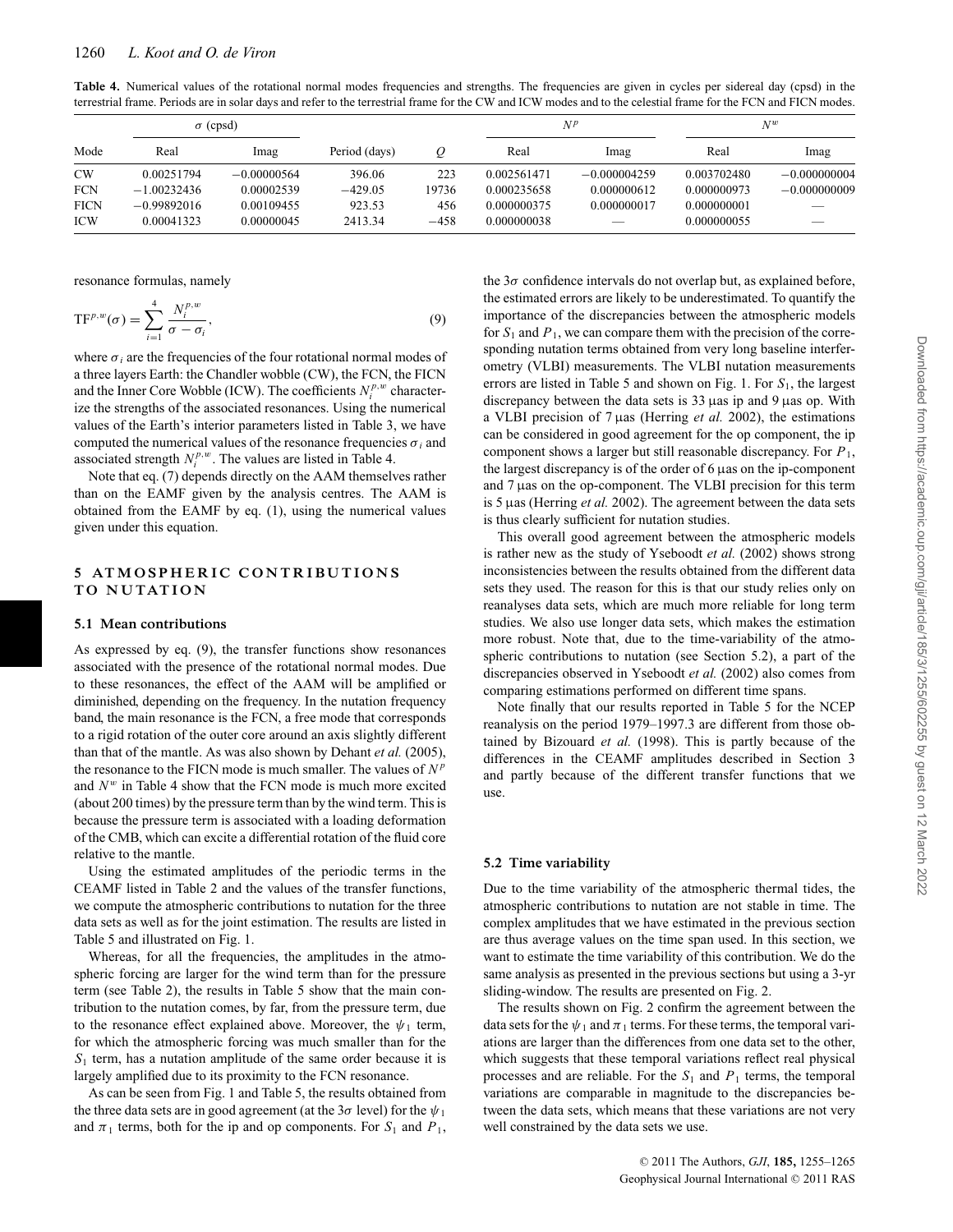|                                 |                                   |                        |                  | Pressure        |                | Wind           |                  | Total           |  |
|---------------------------------|-----------------------------------|------------------------|------------------|-----------------|----------------|----------------|------------------|-----------------|--|
|                                 | Time span                         | Data set               | ip               | op              | ip             | op             | ip               | op              |  |
| $+1$ y $(S_1)$                  | 1979-2010                         | NCEP reanalysis        | $-23.0 \pm 0.5$  | $36.1 \pm 0.5$  | $0.4 \pm 0.2$  | $27.2 \pm 0.2$ | $-22.7 \pm 0.6$  | $63.3 \pm 0.6$  |  |
|                                 | 1979-2002.7                       | NCEP reanalysis        | $-23.1 \pm 0.6$  | $37.3 \pm 0.6$  | $-1.8 \pm 0.2$ | $31.1 \pm 0.2$ | $-24.9 \pm 0.6$  | $68.4 \pm 0.6$  |  |
|                                 |                                   | NCEP reanalysis II     | $-27.5 \pm 0.6$  | $47.2 \pm 0.6$  | $-3.9 \pm 0.2$ | $19.9 \pm 0.2$ | $-31.4 \pm 0.6$  | $67.1 \pm 0.6$  |  |
|                                 |                                   | ERA40                  | $-62.2 \pm 0.5$  | $35.1 \pm 0.5$  | $4.0 \pm 0.4$  | $24.5 \pm 0.4$ | $-58.2 \pm 0.7$  | $59.6 \pm 0.7$  |  |
|                                 |                                   | Joint                  | $-37.6 \pm 0.4$  | $39.9 \pm 0.4$  | $-0.6 \pm 0.2$ | $25.2 \pm 0.2$ | $-38.2 \pm 0.4$  | $65.1 \pm 0.4$  |  |
|                                 | 1979-1997.3                       | NCEP reanalysis        | $-21.2 \pm 0.7$  | $35.7 \pm 0.7$  | $-4.3 \pm 0.2$ | $32.3 \pm 0.2$ | $-25.5 \pm 0.7$  | $68.0 \pm 0.7$  |  |
|                                 |                                   | Bizouard et al. (1998) | $9.0 \pm 1.0$    | $46.8 \pm 0.7$  | $0.2 \pm 0.3$  | $29.2 \pm 0.3$ | $9.3 \pm 0.7$    | $76.0 \pm 1.0$  |  |
|                                 | $1\sigma$ error on the VLBI data: |                        |                  |                 |                |                | $\overline{7}$   | $\overline{7}$  |  |
| $-1 y (\psi_1)$                 | 1979-2010                         | NCEP reanalysis        | $-50.3 \pm 6.8$  | $4.6 \pm 6.8$   | $-4.4 \pm 0.4$ | $-6.1 \pm 0.4$ | $-54.7 \pm 6.9$  | $-1.5 \pm 6.9$  |  |
|                                 | 1979-2002.7                       | NCEP reanalysis        | $-40.0 \pm 7.8$  | $9.0 \pm 7.8$   | $-3.5 \pm 0.4$ | $-5.1 \pm 0.4$ | $-43.4 \pm 7.8$  | $4.0 \pm 7.8$   |  |
|                                 |                                   | NCEP reanalysis II     | $-58.5 \pm 7.8$  | $42.1 \pm 7.8$  | $-1.0 \pm 0.3$ | $-3.4 \pm 0.3$ | $-59.6 \pm 7.8$  | $38.6 \pm 7.8$  |  |
|                                 |                                   | ERA40                  | $-84.4 \pm 7.2$  | $46.8 \pm 7.2$  | $-3.6 \pm 0.7$ | $-3.1 \pm 0.7$ | $-88.0 \pm 7.2$  | $43.7 \pm 7.2$  |  |
|                                 |                                   | Joint                  | $-61.0 \pm 5.0$  | $32.6 \pm 5.0$  | $-2.7 \pm 0.3$ | $-3.9 \pm 0.3$ | $-63.7 \pm 5.0$  | $28.8 \pm 5.0$  |  |
|                                 | 1979-1997.3                       | NCEP reanalysis        | $-27.1 \pm 9.1$  | $12.2 \pm 9.1$  | $-3.4 \pm 0.4$ | $-4.0 \pm 0.4$ | $-30.5 \pm 9.1$  | $8.2 \pm 9.1$   |  |
|                                 |                                   | Bizouard et al. (1998) | $-37.7 \pm 11.5$ | $36.5 \pm 11.5$ | $-6.0 \pm 0.7$ | $-6.2 \pm 0.7$ | $-43.7 \pm 12.3$ | $30.3 \pm 12.3$ |  |
|                                 | $1\sigma$ error on the VLBI data: |                        |                  |                 |                |                | 11               | 13              |  |
| $+1/2$ y $(P_1)$                | 1979-2010                         | NCEP reanalysis        | $-14.9 \pm 0.3$  | $3.2 \pm 0.3$   | $6.6 \pm 0.2$  | $40.1 \pm 0.2$ | $-8.2 \pm 0.4$   | $43.3 \pm 0.4$  |  |
|                                 | 1979-2002.7                       | NCEP reanalysis        | $-14.7 \pm 0.4$  | $2.5 \pm 0.4$   | $6.1 \pm 0.2$  | $40.9 \pm 0.2$ | $-8.6 \pm 0.4$   | $43.4 \pm 0.4$  |  |
|                                 |                                   | NCEP reanalysis II     | $-15.2 \pm 0.4$  | $2.2 \pm 0.4$   | $0.3 \pm 0.2$  | $34.6 \pm 0.2$ | $-14.9 \pm 0.4$  | $36.8 \pm 0.4$  |  |
|                                 |                                   | ERA40                  | $-18.7 \pm 0.3$  | $6.6 \pm 0.3$   | $8.1 \pm 0.4$  | $37.5 \pm 0.4$ | $-10.6 \pm 0.5$  | $44.2 \pm 0.5$  |  |
|                                 |                                   | Joint                  | $-16.2 \pm 0.2$  | $3.8 \pm 0.2$   | $4.9 \pm 0.2$  | $37.7 \pm 0.2$ | $-11.3 \pm 0.3$  | $41.5 \pm 0.3$  |  |
|                                 | 1979-1997.3                       | NCEP reanalysis        | $-15.3 \pm 0.4$  | $1.6 \pm 0.4$   | $6.3 \pm 0.2$  | $41.4 \pm 0.2$ | $-9.1 \pm 0.5$   | $43.0 \pm 0.5$  |  |
|                                 |                                   | Bizouard et al. (1998) | $-3.0 \pm 0.5$   | $5.2 \pm 0.5$   | $6.0 \pm 0.3$  | $39.8 \pm 0.3$ | $3.1 \pm 0.7$    | $45.0 \pm 0.7$  |  |
|                                 | $1\sigma$ error on the VLBI data: |                        |                  |                 |                |                | 5                | 5               |  |
| $+1/3$ y ( $\pi$ <sub>1</sub> ) | 1979-2010                         | NCEP reanalysis        | $-2.5 \pm 0.2$   | $3.3 \pm 0.2$   | $1.2 \pm 0.2$  | $0.3 \pm 0.2$  | $-1.3 \pm 0.3$   | $3.6 \pm 0.3$   |  |
|                                 | 1979-2002.7                       | NCEP reanalysis        | $-2.1 \pm 0.3$   | $3.7 \pm 0.3$   | $0.4 \pm 0.2$  | $-0.2 \pm 0.2$ | $-1.7 \pm 0.3$   | $3.5 \pm 0.3$   |  |
|                                 |                                   | NCEP reanalysis II     | $-1.4 \pm 0.3$   | $2.9 \pm 0.3$   | $0.8 \pm 0.2$  | $0.4 \pm 0.2$  | $-0.6 \pm 0.3$   | $3.3 \pm 0.3$   |  |
|                                 |                                   | ERA40                  | $-1.9 \pm 0.2$   | $2.5 \pm 0.2$   | $0.6 \pm 0.4$  | $0.5 \pm 0.4$  | $-1.4 \pm 0.5$   | $3.0 \pm 0.5$   |  |
|                                 |                                   | Joint                  | $-1.8 \pm 0.2$   | $3.1 \pm 0.2$   | $0.6 \pm 0.2$  | $0.2 \pm 0.2$  | $-1.2 \pm 0.2$   | $3.3 \pm 0.2$   |  |
|                                 | 1979-1997.3                       | NCEP reanalysis        | $-2.2 \pm 0.3$   | $3.4 \pm 0.3$   | $0.2 \pm 0.2$  | $-0.2 \pm 0.2$ | $-2.1 \pm 0.4$   | $3.3 \pm 0.4$   |  |
|                                 |                                   | Bizouard et al. (1998) | $0.5 \pm 0.3$    | $4.3 \pm 0.3$   | $1.0 \pm 0.3$  | $0.0 \pm 0.3$  | $1.5 \pm 0.6$    | $4.2 \pm 0.6$   |  |
|                                 | $1\sigma$ error on the VLBI data: |                        |                  |                 |                |                | 5                | 5               |  |

**Table 5.** Atmospheric contributions to nutations. For comparison, the results obtained by Bizouard *et al.* (1998) are also shown. The errors correspond to 1σ. For each term, the precision of the VLBI observations (from Herring *et al.* 2002) is also shown. Units: µas.

#### **6 IMPLICATIONS FOR THE ESTIMATION OF DEEP EARTH'S PROPERTIES FROM NUTATION DATA**

The atmospheric contribution that is the most important to study Earth's interior properties from nutation data is that to  $\psi_1$ . This contribution is also the one which exhibits the largest time variability (see Fig. 2). This is due to the proximity of this term to the FCN resonance, which amplifies small variations in the CEAMF. The good agreement between the data sets found in our study for this term allows us to determine with a good reliability the influence of the atmospheric contribution to  $\psi_1$  on the determination of deep Earth's physical properties from nutation observations.

Taking into account the atmospheric contribution to  $\psi_1$ , we reestimate the Earth's interior parameters entering Mathews *et al.* (2002) nutation model. We perform the inversion of nutation observations exactly as in Koot *et al.* (2010), except that, prior to the inversion, we remove from the nutation observations the atmospheric contribution to  $\psi_1$ . We use the nutation data provided by the Goddard Space Flight Center (GSFC) on the time period 1979–2010 and we use the atmospheric contribution to  $\psi_1$  obtained on the same time period from the NCEP reanalysis time-series. We perform two inversions: one with the mean atmospheric contribution to  $\psi_1$ , namely −54.7 µas ip and −1.5 µas op, and another with the time-variable contribution computed in Section 5.2.

Amongst the parameters that are estimated, only the dynamical ellipticity of the fluid core  $e_f$  and the coupling constants  $K_{\text{CMB}}$  and  $K_{\text{ICB}}$  are affected by the atmospheric contribution. This is because these parameters determine the complex frequency of the FCN mode. Their values are reported in Table 6. The values of the other estimated parameters can be found in Koot *et al.* (2010). Table 6 also shows the values of the frequencies and quality factors of the FCN and FICN modes, computed from the values of  $e_f$ ,  $K_{\text{CMB}}$  and *K*ICB. For comparison, the results obtained in Koot *et al.* (2010) without atmospheric contribution to  $\psi_1$  are also listed in Table 6.

Table 6 shows that the atmospheric contribution to  $\psi_1$  indeed affects the values of the coupling constants  $K_{\text{CMB}}$  and  $K_{\text{ICB}}$  but the effect is relatively small. The time-variable contribution, because of the larger values involved, has a larger effect than the mean contribution, but still, the effect is small.

The coupling constants  $K_{\text{CMB}}$  and  $K_{\text{ICB}}$  reflect directly the physical properties of the CMB and ICB. We thus want to determine how much the estimation of these physical properties is affected by the atmospheric contribution. To infer these properties from the coupling constants, we follow the study of Koot *et al.* (2010) and we refer the reader to that paper for more details.

The value of  $Im(K<sub>CMB</sub>)$  can be explained by an electromagnetic (EM) coupling between the outer core and the base of the mantle (Buffett *et al.* 2002). The value of the electrical conductivities of the fluid core and lowermost mantle are fixed to that of iron under core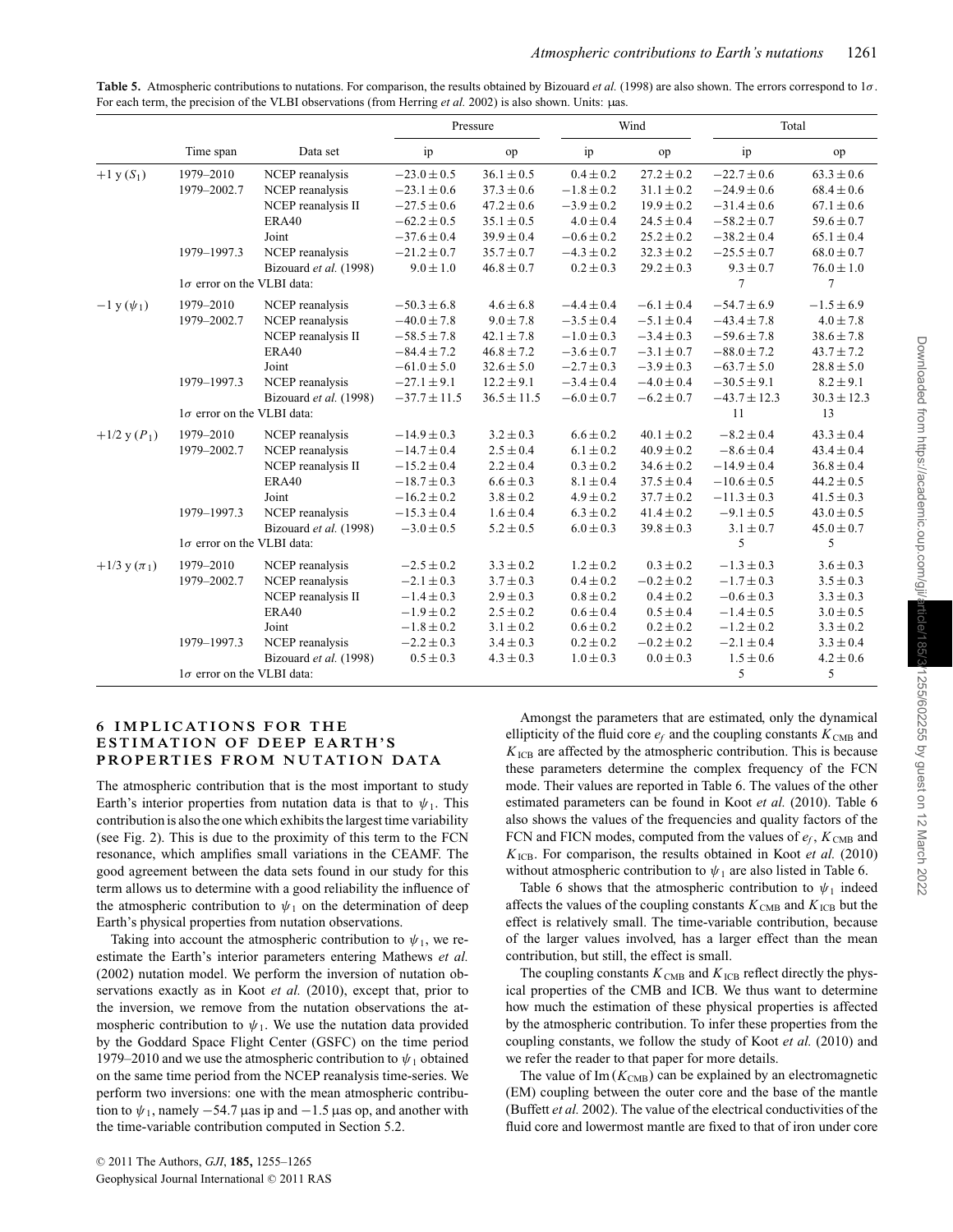

**Figure 1.** Total atmospheric contributions to the prograde annual (S<sub>1</sub>), retrograde annual ( $\psi$ <sub>1</sub>), prograde semi-annual ( $P_1$ ) and prograde ter-annual ( $\pi_1$ ) nutation terms obtained from the three data sets and the joint inversion, on the period 1979–2002.7. The error bars are the  $3\sigma$  errors, corresponding to 99.7 per cent confidence intervals. For comparison, the thick black lines show the  $3\sigma$  errors of the VLBI nutation measurements.

condition, namely 5 × 10<sup>5</sup> S m<sup>-1</sup> (Stacey & Anderson 2001). The RMS strength of the dipolar radial magnetic field at the CMB is fixed to what can be inferred from magnetic field surface observations, namely  $\bar{B}_r^D = 0.209$  mT (based on CHAOS-2s from Olsen *et al.* 2009, at year 2000). Then the value of  $Im(K_{CMB})$  can be used to infer the RMS strength of the total radial field  $\bar{B}_r$  at the CMB. The values are listed in Table 7. These results show that the value  $\bar{B}_r =$ 0.668 mT, obtained without taking atmospheric effects into account, becomes 0.675 mT for the mean atmospheric contribution to  $\psi_1$  and 0.687 mT for the time-variable atmospheric contribution.

Surface magnetic field observations suggest that  $\bar{B}_r = 0.35$  mT at the CMB (Olsen *et al.* 2009). The value obtained from nutation observations without taking into account atmospheric effects, namely 0.668 mT, is almost twice as large. Taking into account the atmospheric contribution to  $\psi_1$  does not change significantly this value. Clearly, it does not help reducing the discrepancy between the nutation inferred magnetic field and the surface magnetic field observations.

The value of  $K_{\text{ICB}}$  cannot be explained by a purely EM coupling and an additional coupling mechanism, such as the friction of the viscous core fluid on the ICB, is necessary (Koot *et al.* 2010). The electrical conductivities of the outer and inner cores are fixed to  $5 \times 10^5$  S m<sup>-1</sup>. The other physical quantities affecting the coupling are the RMS strength of the radial magnetic field and the kinematic viscosity of the outer core close to the ICB (see Mathews & Guo 2005). These can be inferred from  $K_{\text{ICB}}$  although the solution is not unique (see Koot *et al.* 2010). Ranges of values for which a solution exists can be determined and are listed in Table 7.

The strength of the magnetic field at the ICB can be compared to the values suggested by geodynamo models, namely around 2-3 mT (Christensen & Aubert 2006). The fluid core viscosity at the ICB can be estimated from laboratory measurements (Rutter *et al.* 2002) and 'ab initio' computation (Alfe<sup>et al.</sup> 2000), both suggesting values of the order of  $10^{-6}$  m<sup>2</sup> s<sup>-1</sup>. Without atmospheric contribution to  $\psi_1$ , the magnetic field inferred from nutation is in the range 6–6.7 mT, which is larger than suggested by geodynamo models and the outer core viscosity is around 10 m<sup>2</sup> s<sup>-1</sup>, several orders of magnitude larger than estimations from laboratory measurements and 'ab initio' computations. Results in Table 7 show that taking into account the atmospheric contribution to  $\psi_1$  reduces both the magnetic field and the viscosity of the fluid outer core at the ICB but the changes are too small to affect significantly the results.

#### **7 DISCUSSION AND CONCLUSION**

The effect of the climate system on the nutation is, at present, one of the important missing pieces of the non-rigid Earth nutation theory puzzle. Estimating the atmospheric part of it is the easiest of them all, but it is still challenging, as the diurnal cycle is still not well modelled in the atmospheric GCM, and because the atmosphere dynamics that is efficient for causing nutation (the degree 2 order 1 component in spherical harmonics) is orthogonal to the main diurnal dynamics of the atmosphere (which is of degree 1 order 1). The good agreement obtained here is very encouraging, but can be interpreted in two different ways. If we are optimistic, we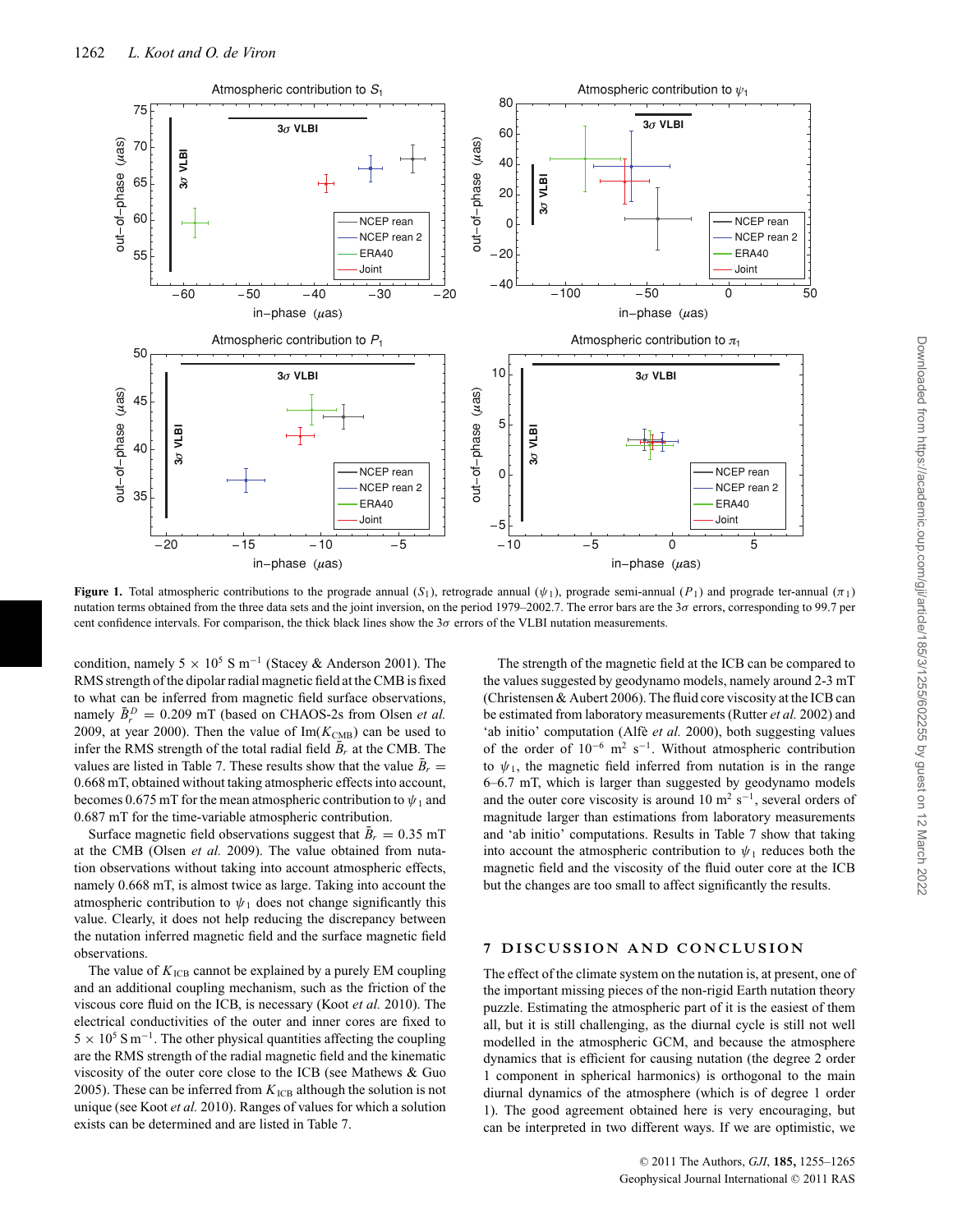

Figure 2. Time variability of the atmospheric contributions to nutations for the NCEP reanalysis (grey), NCEP reanalysis II (blue) and ERA40 (green) atmospheric models. The error bars are the  $1\sigma$  errors.

**Table 6.** Numerical values of the coupling parameters  $e_f + \text{Re}(K_{\text{CMB}})$ , Im( $K_{\text{CMB}}$ ), Re( $K_{\text{ICB}}$ ) and Im( $K_{\text{ICB}}$ ), obtained from an inversion of nutations observations, taking into account the atmospheric contribution to  $\psi_1$  computed from the NCEP reanalysis data set. The results are presented both for the mean contribution and the time-variable one. The corresponding periods and *Q* of the FCN and FICN modes are also given. The errors correspond to  $1\sigma$ .

|                                                                                      | Coupling Parameters          |                              | <b>FCN</b>                   | <b>FICN</b>      |              |                  |              |
|--------------------------------------------------------------------------------------|------------------------------|------------------------------|------------------------------|------------------|--------------|------------------|--------------|
| $e_f + \text{Re}(K_{\text{CMB}})$<br>$(10^{-3})$                                     | $Im(K_{CMB})$<br>$(10^{-5})$ | $Re(K_{ICB})$<br>$(10^{-3})$ | $Im(K_{ICB})$<br>$(10^{-3})$ | Period<br>(days) | $\varrho$    | Period<br>(days) | Q            |
| No atmospheric contribution:                                                         |                              |                              |                              |                  |              |                  |              |
| $2.6751 + 0.0001$                                                                    | $-1.80 \pm 0.01$             | $0.99 \pm 0.01$              | $-1.06 \pm 0.02$             | $-429.09 + 0.02$ | $19641 + 90$ | $904 \pm 10$     | $467 + 10$   |
| Mean atmospheric contribution from NCEP reanalysis $(-54.7 - i1.5 \text{ \mu as})$ : |                              |                              |                              |                  |              |                  |              |
| $2.6729 \pm 0.0001$                                                                  | $-1.83 \pm 0.01$             | $0.98 \pm 0.01$              | $-0.99 \pm 0.02$             | $-42955 + 0.02$  | $19416 + 90$ | $897 \pm 10$     | $502 \pm 10$ |
| Time-variable atmospheric contribution from NCEP reanalysis:                         |                              |                              |                              |                  |              |                  |              |
| $2.6715 \pm 0.0001$                                                                  | $-1.89 \pm 0.01$             | $0.96 \pm 0.01$              | $-0.95 \pm 0.02$             | $-429.82 + 0.02$ | $19042 + 90$ | $883 + 10$       | $526 \pm 10$ |

can think that, as different sources agree on this effect, it probably means that the result is robust, and that we present here a robust estimates of the main atmospheric effect on the nutation. If we are pessimistic, we can think that the diurnal cycle in the atmosphere is so under-determined that only the lowest level of the GCM (namely the basic physical equations of the model and not the assimilated data), which is probably common to all the models, plays a role in the results obtained here, and the good agreement does not mean much. However, this pessimistic view is not consistent with the results of Yseboodt *et al.* (2002). Consequently, it seems reasonable that the good agreement obtained here indicates a real robustness of the evaluation.

Our estimation of the atmospheric contribution to  $S_1$  on the period 1979–2010, (−22.7 + *i*63.3) ± 0.6 µas, can be compared to the residual between the nutation observations and models for that wave, namely  $(0 + i107) \pm 4$  µas (Koot *et al.* 2010). The disagreement of these two estimations confirms that the direct atmospheric effects are not the only missing contribution to  $S_1$  in the nutation model. As shown by de Viron *et al.* (2004) and Brzeziński *et al.* (2004), the nontidal ocean contribution is expected to be at least as important. The hydrology may also play a role, although it should not be very large at the diurnal timescale. Note that any other 'Sun-synchronized' effect, such as the diurnal solar heating of the VLBI antennas, can also contribute to  $S_1$  (Herring *et al.* 1991). On the other hand, the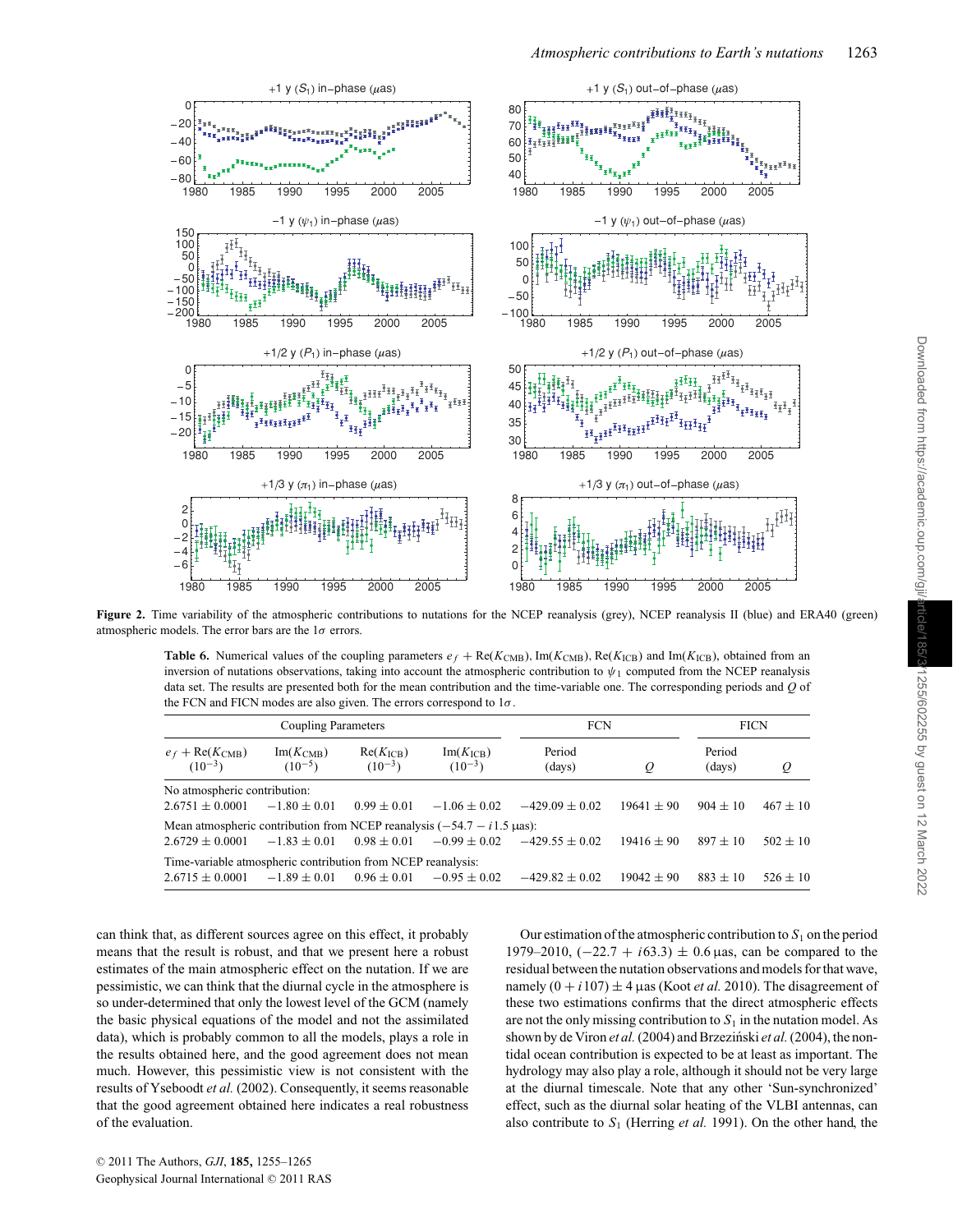**Table 7.** RMS strength of the radial magnetic field at the CMB and ICB and outer core kinematic viscosity at the ICB, inferred from the coupling constants given in Table 6.

| $B_r$ at the CMB<br>(mT)                                                                   |         | $B_r$ at the ICB<br>(mT) | Viscosity at the ICB<br>$(m^2 s^{-1})$ |         |  |
|--------------------------------------------------------------------------------------------|---------|--------------------------|----------------------------------------|---------|--|
|                                                                                            | Minimum | Maximum                  | Minimum                                | Maximum |  |
| No atmospheric contribution:<br>$0.668 \pm 0.002$                                          | 60      | 6.7                      | 9                                      | 28      |  |
| Mean atmospheric contribution from NCEP reanalysis $(-54.7 - i1.5 \text{ }\mu\text{as})$ : |         |                          |                                        |         |  |
| $0.675 \pm 0.002$                                                                          | 58      | 6.6                      |                                        | 24      |  |
| Time-variable atmospheric contribution from NCEP reanalysis:                               |         |                          |                                        |         |  |
| $0.687 \pm 0.002$                                                                          | 5.6     | 64                       | 6                                      | 21      |  |

estimation of the atmospheric contribution to  $S_1$  still needs to be improved as the agreement between the atmospheric models, in particular for the time variations, is not perfect. Enhanced high frequency atmospheric GCMs, maybe with higher time sampling of the atmosphere, and in particular of the pressure distribution, would help improving the estimation of the atmospheric contribution to *S*1.

Whereas the largest atmospheric contribution to nutation is on *S*1, from the point of view of internal geophysics, the most important contribution is on the  $\psi_1$  term. Indeed, we can cope with a not so precise *S*<sup>1</sup> nutation effect, as it does not affect much our knowledge of the Earth's interior and it can be estimated from the residuals between the nutation observations and model. Contrarily, the geophysical fluids contribution to  $\psi_1$  cannot be inferred from nutation observations because it cannot be separated from the Earth's interior parameters. This implies that any missing effect in the geophysical fluids contribution is absorbed by the Earth's interior parameters. The precision of these parameters depends thus directly on the precision of the geophysical fluids contribution to  $\psi_1$ . An important result of our paper is that the atmospheric contribution to  $\psi_1$  is very consistent through the atmospheric GCM reanalyses. Both the mean contribution over a given time span and the temporal variations, which are very large, are in good agreement from one atmospheric model to the other. This estimation thus seems robust and allows us to determine reliably the effect of this contribution on nutation models. In particular, we have shown that the atmospheric contribution to  $\psi_1$  does not affect significantly the estimation of Earth's interior properties from nutation observations.

The atmospheric contribution to  $\psi_1$ , which was not taken into account in nutation models because it could not be estimated reliably, is shown here to be small enough to be safely neglected. In particular, it is too small to be responsible for any of the discrepancies observed between the interior parameters inferred from nutation observations and from other types of observations.

#### **ACKNOWLEDGMENTS**

We thank the IERS Special Bureau for the Atmosphere for providing the atmospheric angular momentum data. We are grateful to Aleksander Brzeziński for his careful review of the paper and his interesting suggestions that allowed us to improve the paper a lot. We also thank Mathieu Dumberry for his comments on an earlier draft which helped us improving the overall presentation of the paper. The contribution of O. de Viron to this paper is IPGP contribution 3136.

#### **REFERENCES**

- Alfe, D., Kresse, G. & Gillan, M.J., 2000. Structure and dynamics of liquid ` iron under Earth's core conditions, *Phys. Rev. B,* **61,** 132–142.
- Aster, R.C., Borchers, B. & Thurber, C., 2005. *Parameter Estimation and Inverse Problems,* Elsevier Academic Press, Burlington, MA.
- Barnes, R.T.H., Hide, R., White, A.A. & Wilson, C.A., 1983. Atmospheric angular momentum fluctuations, length-of-day changes and polar motion, *R. Soc. Lond. Proc. Series A,* **387,** 31–73.
- Bizouard, C. & Lambert, S., 2002. Lunisolar torque on the atmosphere and Earth's rotation, *Planet. Space Sci.,* **50,** 323–333.
- Bizouard, C., Brzeziński, A. & Petrov, S., 1998. Diurnal atmospheric forcing and temporal variations of the nutation amplitudes, *J. Geod.,* **72,** 561– 577.
- Brzeziński, A., 1994. Polar motion excitation by variations of the effective angular momentum function, II: extended-model, *Manuscr. Geod.,* **19,** 157–171.
- Brzeziński, A. & Capitaine, N., 1993. The use of the precise observations of the celestial ephemeris pole in the analysis of geophysical excitation of earth rotation, *J. geophys. Res.,* **98,** 6667–6675.
- Brzezinski, A., Ponte, R.M. & Ali, A.H., 2004. Nontidal oceanic excitation ´ of nutation and diurnal/semidiurnal polar motion revisited, *J. geophys. Res.,* **109,** 11407, doi:10.1029/2004JB003054.
- Buffett, B.A., Mathews, P.M. & Herring, T.A., 2002. Modeling of nutation and precession: effects of electromagnetic coupling, *J. geophys. Res.,* **107,** 2070, doi:10.1029/2000JB000056.
- Chao, B.F., Ray, R.D., Gipson, J.M., Egbert, G.D. & Ma, C., 1996. Diurnal/semidiurnal polar motion excited by oceanic tidal angular momentum, *J. geophys. Res.,* **101,** 20 151–20 164.
- Christensen, U.R. & Aubert, J., 2006. Scaling properties of convectiondriven dynamos in rotating spherical shells and application to planetary magnetic fields, *Geophys. J. Int.,* **166,** 97–114.
- Dehant, V., de Viron, O. & Greff-Lefftz, M., 2005. Atmospheric and oceanic excitation of the rotation of a three-layer Earth, *Astron. Astrophys.,* **438,** 1149–1161.
- Dziewonski, A.M. & Anderson, D.L., 1981. Preliminary reference Earth model, *Phys. Earth planet. Inter.,* **25,** 297–356.
- Goosse, H., Deleersnijder, E., Fichefet, T. & England, M.H., 1999. Sensitivity of a global coupled ocean-sea ice model to the parameterization of vertical mixing, *J. geophys. Res.,* **104,** 13 681–13 696.
- Herring, T.A., Buffett, B.A., Mathews, P.M. & Shapiro, I.I., 1991. Forced nutations of the Earth: influence of inner core dynamics. 3. Very long baseline interferometry data analysis, *J. geophys. Res.,* **96,** 8259– 8274.
- Herring, T.A., Mathews, P.M. & Buffett, B.A., 2002. Modeling of nutationprecession: very long baseline interferometry results, *J. geophys. Res.,* **107,** 2069, doi:10.1029/2001JB000165.
- Kalnay, E. *et al.*, 1996. The NCEP/NCAR 40-Year Reanalysis Project, *Bull. Am. Meteorol. Soc.,* **77,** 437–472.
- Kanamitsu, M., Ebisuzaki, W., Woollen, J., Yang, S., Hnilo, J.J., Fiorino, M. & Potter, G.L., 2002. NCEP-DOE AMIP-II Reanalysis (R-2), *Bull. Am. Meteorol. Soc.,* **83,** 1631–1643.
- Koot, L., Rivoldini, A., de Viron, O. & Dehant, V., 2008. Estimation of Earth interior parameters from a Bayesian inversion of very long baseline interferometry nutation time series, *J. geophys. Res.,* **113,** 8414, doi:10.1029/2007JB005409.
- Koot, L., Dumberry, M., Rivoldini, A., de Viron, O. & Dehant, V., 2010. Constraints on the coupling at the core-mantle and inner core boundaries inferred from nutation observations, *Geophys. J. Int.,* **182,** 1279–1294.
- Marcus, S.L., de Viron, O. & Dickey, J.O., 2004. Atmospheric contributions to Earth Nutation: geodetic constraints and limitations of the torque approach, *J. Atmos. Sci.,* **61,** 352–356.
- Mathews, P.M. & Guo, J.Y., 2005. Viscoelectromagnetic coupling in precession-nutation theory, *J. geophys. Res.,* **110,** 2402, doi:10.1029/2003JB002915.
- Mathews, P.M., Buffett, B.A., Herring, T.A. & Shapiro, I.I., 1991a. Forced nutations of the earth: influence of inner core dynamics. 1. Theory., *J. geophys. Res.,* **96,** 8219–8242.